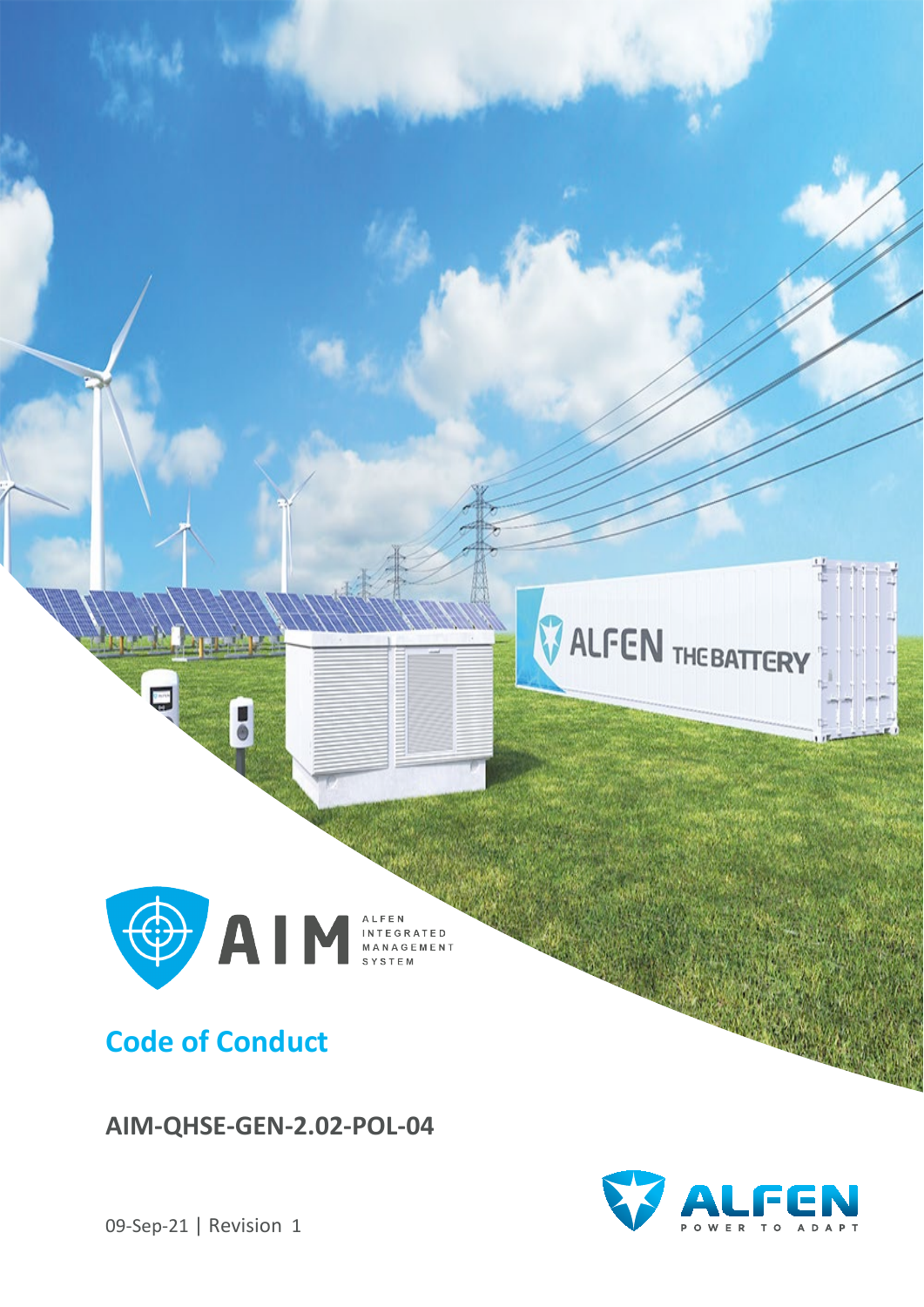

# **Document data**

| Rev.                    | <b>Purpose</b> | <b>Date</b>                        | <b>Initiated</b> | <b>Checked</b> | <b>Verified</b> | <b>Approved</b> |
|-------------------------|----------------|------------------------------------|------------------|----------------|-----------------|-----------------|
| -1                      | Approved       | 09-Sep-21                          | M. Goté          | 46             | T. Lambeck      | М.              |
|                         |                |                                    | Maud Gote        | Nagtegaal      | Downtree        | Roeleveld       |
|                         |                |                                    |                  |                |                 |                 |
| <b>Revision control</b> |                |                                    |                  |                |                 |                 |
| <b>Revision</b>         | <b>Section</b> | Change                             |                  |                |                 |                 |
| $-1$                    | Overall        | Updated and changed in AIM lay-out |                  |                |                 |                 |
|                         | document       |                                    |                  |                |                 |                 |

*The reproduction, distribution and utilisation of this document, as well as the communication of its contents to other parties without explicit authorisation by Alfen N.V. or one of its affiliates, is strictly prohibited. © Alfen N.V.* 

*Uncontrolled when printed and/or downloaded. Please confirm validity before use.*

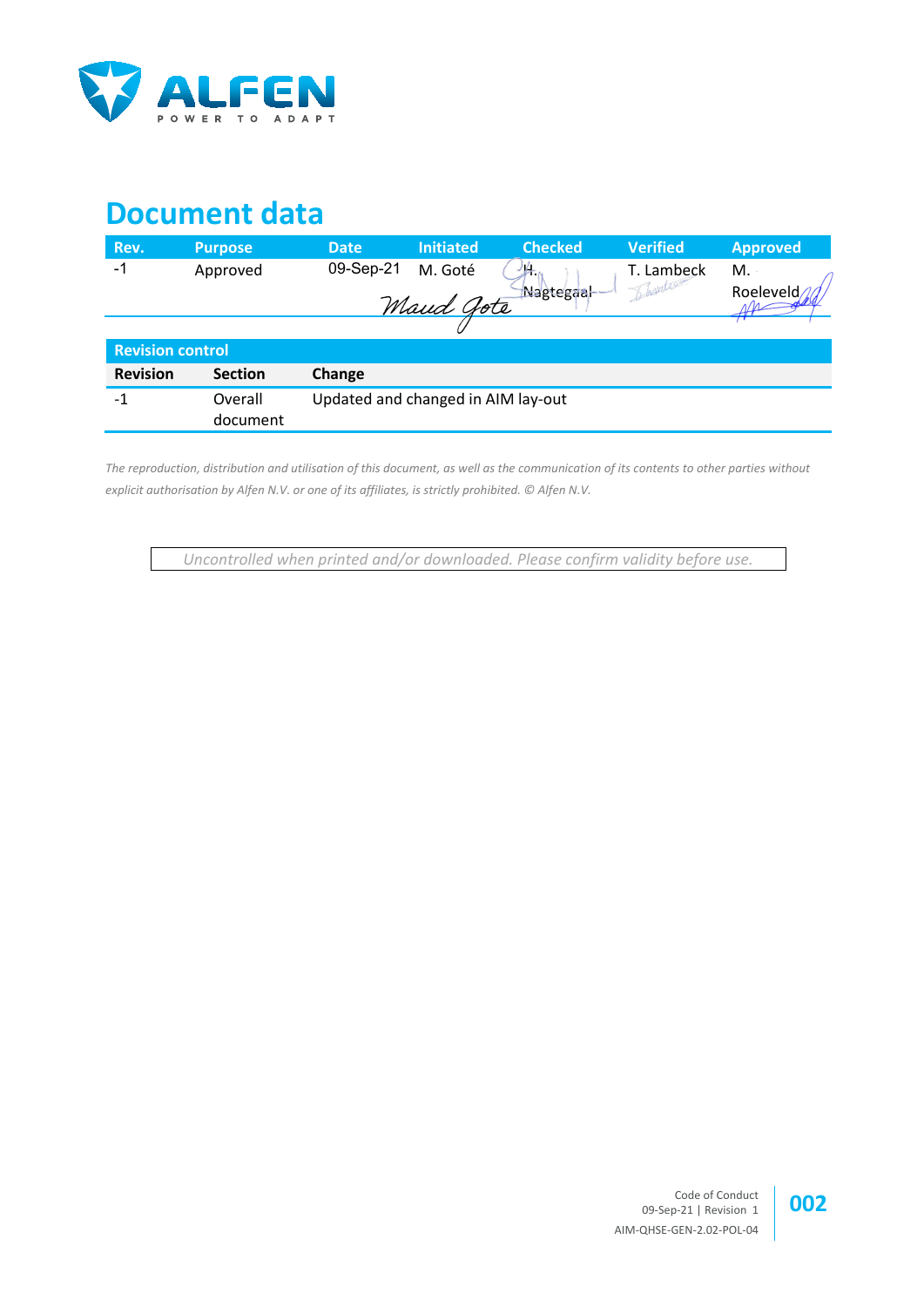

# **Table of Contents Page**

|                | Document data            |                                             | $\overline{2}$ |  |
|----------------|--------------------------|---------------------------------------------|----------------|--|
|                | <b>Table of Contents</b> |                                             | 3              |  |
| $\mathbf{1}$   |                          | Introduction                                | 6              |  |
|                | 1.1                      | Scope                                       | 6              |  |
|                | 1.2                      | Purpose                                     | 6              |  |
| $\overline{2}$ |                          | Abbreviations & Definitions                 | 8              |  |
|                | 2.1                      | Abbreviations                               | 8              |  |
|                | 2.2                      | Definitions                                 | 8              |  |
| 3              | References               |                                             | 9              |  |
|                | 3.1                      | <b>AIM Documents</b>                        | 9              |  |
|                | 3.2                      | <b>External Documents</b>                   | 9              |  |
| 4              | Framework                |                                             | 10             |  |
|                |                          | What We Commit to                           |                |  |
| 6              |                          | Acting with integrity                       |                |  |
|                | 6.1                      | What does Alfen expect from its employees?  | 11             |  |
|                | 6.1.1                    | Complying with laws and regulations         | 11             |  |
|                | 6.1.2                    | Irregularities                              | 11             |  |
|                | 6.1.3                    | Mutual respect, honesty and integrity       | 12             |  |
|                | 6.1.4                    | Careful and professional                    | 12             |  |
|                | 6.1.5                    | Loyalty                                     | 12             |  |
|                | 6.1.6                    | Quality, Health, Safety and the Environment | 13             |  |
|                | 6.2                      | What Alfen expects from its managers?       | 13             |  |
|                | 6.2.1                    | Leading by example                          | 13             |  |
|                | 6.2.2                    | Responsibility and control                  | 13             |  |
|                | 6.2.3                    | Responsibility toward employees             | 13             |  |
| 7              |                          | Integrity within the organization           |                |  |
|                | 7.1                      | <b>Expressing concerns</b>                  | 14             |  |
|                | 7.1.1                    | Investigations                              | 14             |  |
|                | 7.1.2                    | Making false accusations                    | 14             |  |
|                | 7.1.3                    | No retribution                              | 14             |  |
|                | 7.1.4                    | Whistle-blower scheme                       | 14             |  |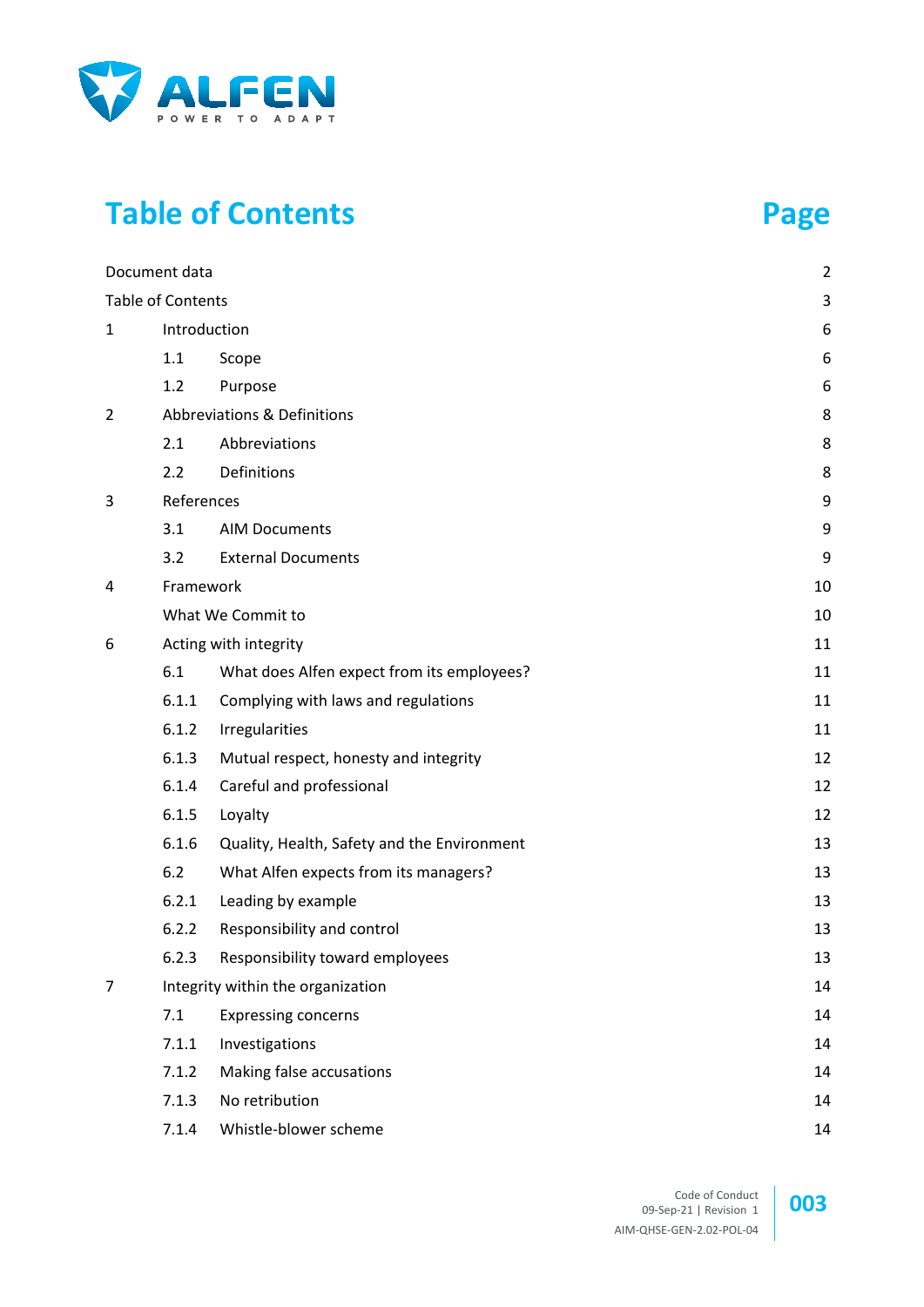

|    | 7.1.5 | Operational and financial reports                                   | 15 |
|----|-------|---------------------------------------------------------------------|----|
|    | 7.2   | Company properties or objects made available to Alfen               | 15 |
|    | 7.2.1 | Usage or consumption of time, equipment or other company properties | 15 |
|    | 7.2.2 | Usage of e-mail and internet                                        | 16 |
|    | 7.3   | Usage of information                                                | 17 |
|    | 7.3.1 | Non-public information                                              | 17 |
|    | 7.3.2 | Media contacts                                                      | 17 |
|    | 7.3.3 | Data protection and security                                        | 18 |
|    | 7.3.4 | Intellectual property                                               | 18 |
| 8  |       | Integrity in working with business relations and third parties      | 19 |
|    | 8.1   | Working with customers and suppliers                                | 19 |
|    | 8.2   | Working with competitors                                            | 19 |
|    | 8.2.1 | Fair competition and antitrust laws                                 | 19 |
|    | 8.2.2 | Competition laws                                                    | 19 |
|    | 8.2.3 | Information about competitors                                       | 19 |
|    | 8.3   | Working with enterprises and governments                            | 20 |
|    | 8.3.1 | Anti-corruption                                                     | 20 |
|    | 8.4   | Political contributions, donations and sponsoring                   | 21 |
|    | 8.4.1 | Combatting money-laundering                                         | 21 |
|    | 8.4.2 | Trade control                                                       | 21 |
|    | 8.4.3 | Trade restrictions and boycotts                                     | 22 |
| 9  |       | Possible conflicts of interest                                      | 23 |
|    | 9.1   | Secondary occupations                                               | 23 |
|    | 9.1.1 | Family members / friends                                            | 23 |
|    | 9.2   | Gifts, meals and entertainment                                      | 24 |
| 10 |       | Quality, Health Safety & Environment                                | 25 |
|    |       | 10.1.1 Smoking policy                                               | 26 |
|    |       | 10.1.2 Drugs and Alcohol                                            | 26 |
| 11 |       | Implementation and compliance audits                                | 27 |
| 12 |       | <b>Disciplinary Measures</b>                                        | 28 |

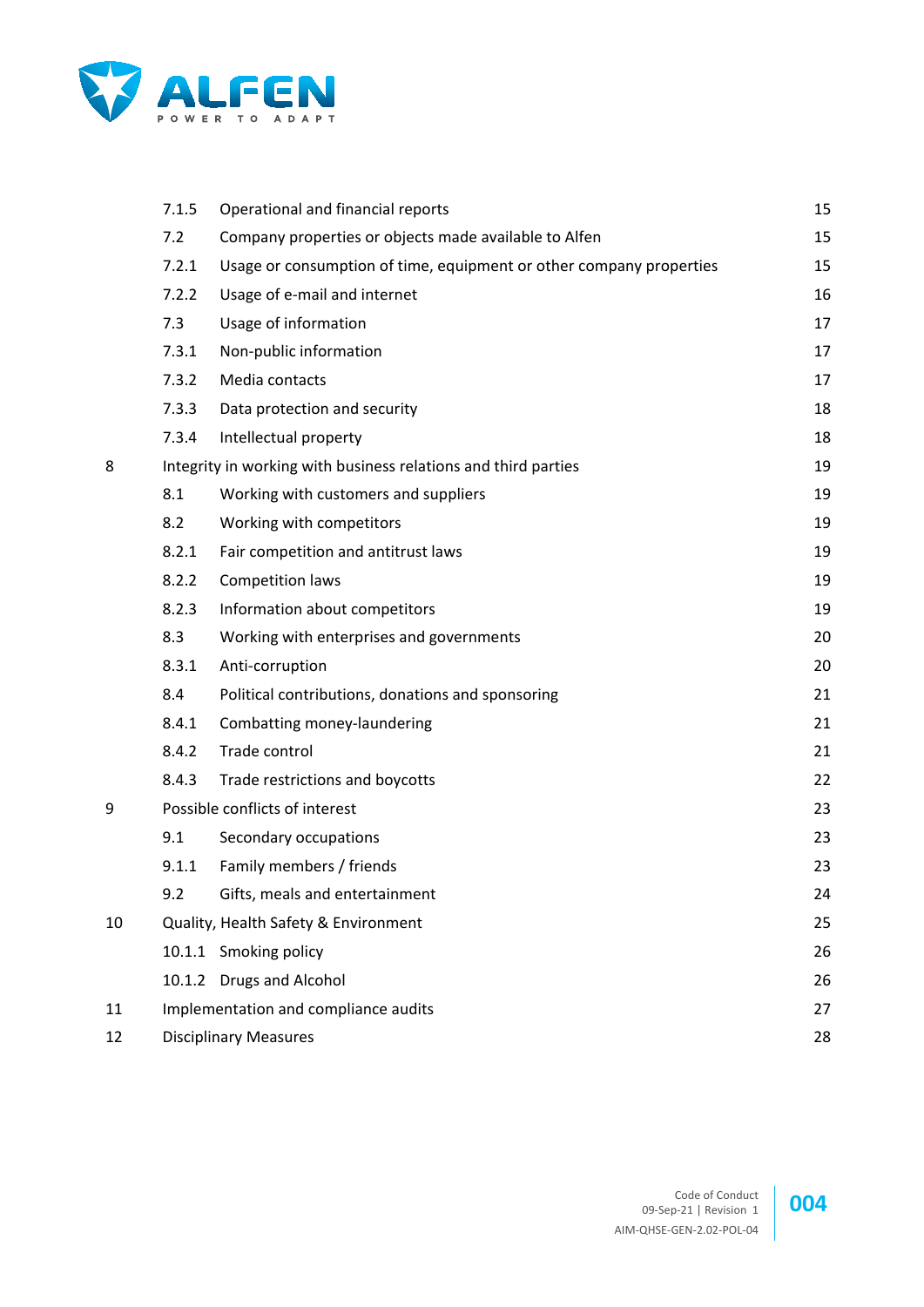

## **Tables**

#### 005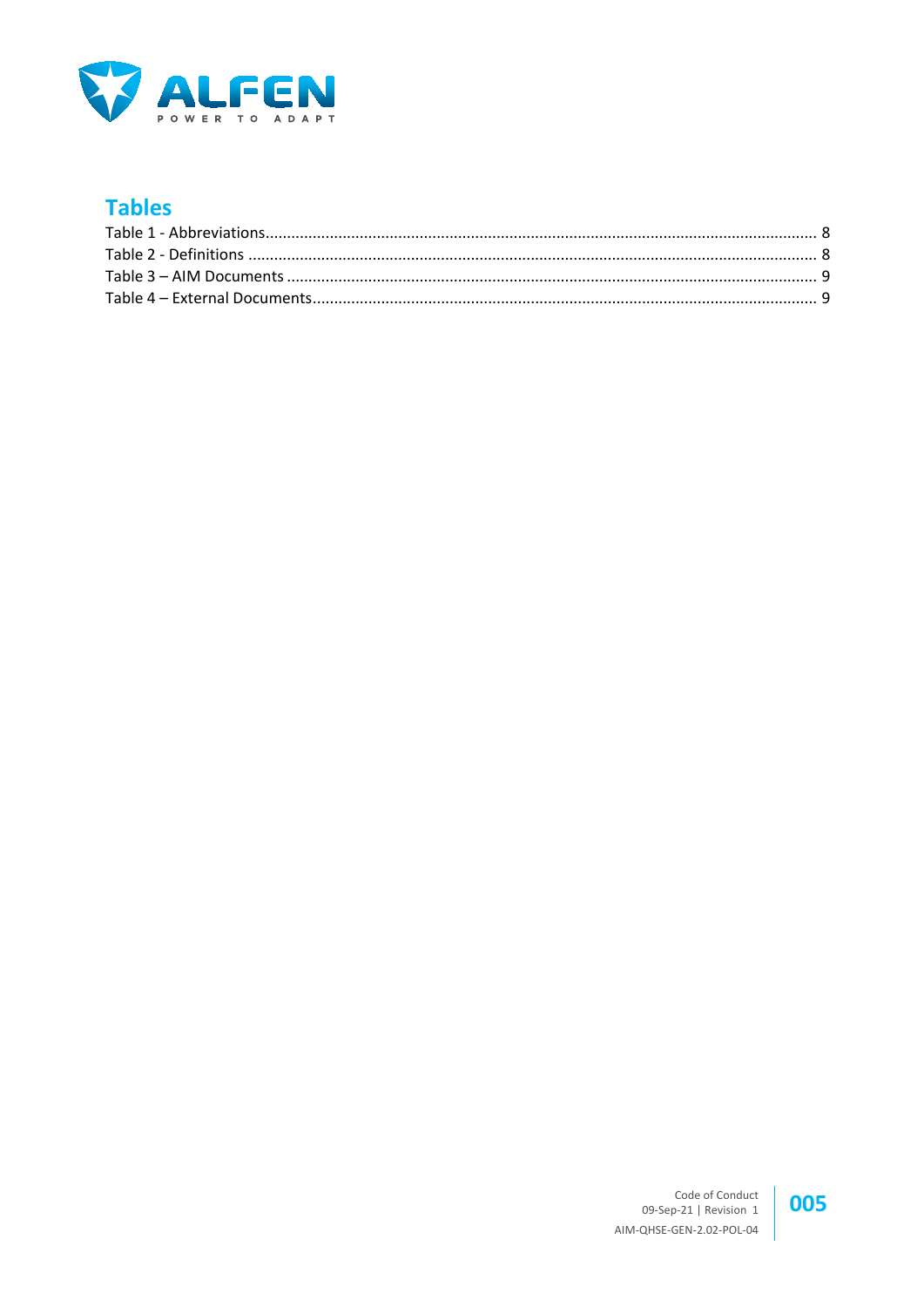

# **1 Introduction**

Alfen's vision is the development of a connected, smart and sustainable energy system for future generations. Thereto Alfen's mission is to boost the energy transition by engineering, manufacturing, integrating and connecting high quality energy solutions that are innovative, reliable and smart. Alfen has a strong impact through enabling sustainable energy developments with its smart grids, EV charging equipment and Energy Storage solutions.

Alfen is committed to shaping its activities and operations within a framework of proper standards and values, while fully complying with all applicable laws and regulations. Observing these matters is not only essential for maintaining the positive reputation of Alfen and its employees, it also represents the values that are important to Alfen itself.

The Alfen core values are summarized as SPARK:

- Sustainable
- Partnership
- Adaptable
- Reliable
- Knowledge

Reference: [\[102\].](#page-8-2)

Like the company culture within Alfen, the spirit of this Code of Conduct is professional, reliable, downto-earth and accountable. This Code of Conduct ensures that the aforementioned core values and our company culture are and continue to be recognizable and uniform for our employees and all those involved with our company.

It is of course impossible to describe exactly how people must act and behave in every unique situation. First and foremost, this is the responsibility of the individual employee. This Code of Conduct aims to provide an important instruction and guideline for every Alfen employee to meet the requirements for behavior and behavioral standards. Each employee is therefore required to carefully read this Code of Conduct and to comply with it at all times.

## 1.1 Scope

This Code of Conduct applies to all individual employees (employee, who work for or on behalf of Alfen N.V., Alfen B.V. or Alfen ICU B.V. (hereafter called Alfen).

## 1.2 Purpose

This Code of Conduct is created in order to facilitate correct behavior and consistency in the behavior of the employee within Alfen as well as their actions outside the company in a strictly professional context.

Every employee receives a copy of this Code of Conduct. Alfen reserves the right to adjust this Code of Conduct if a cause for such a modification would occur.

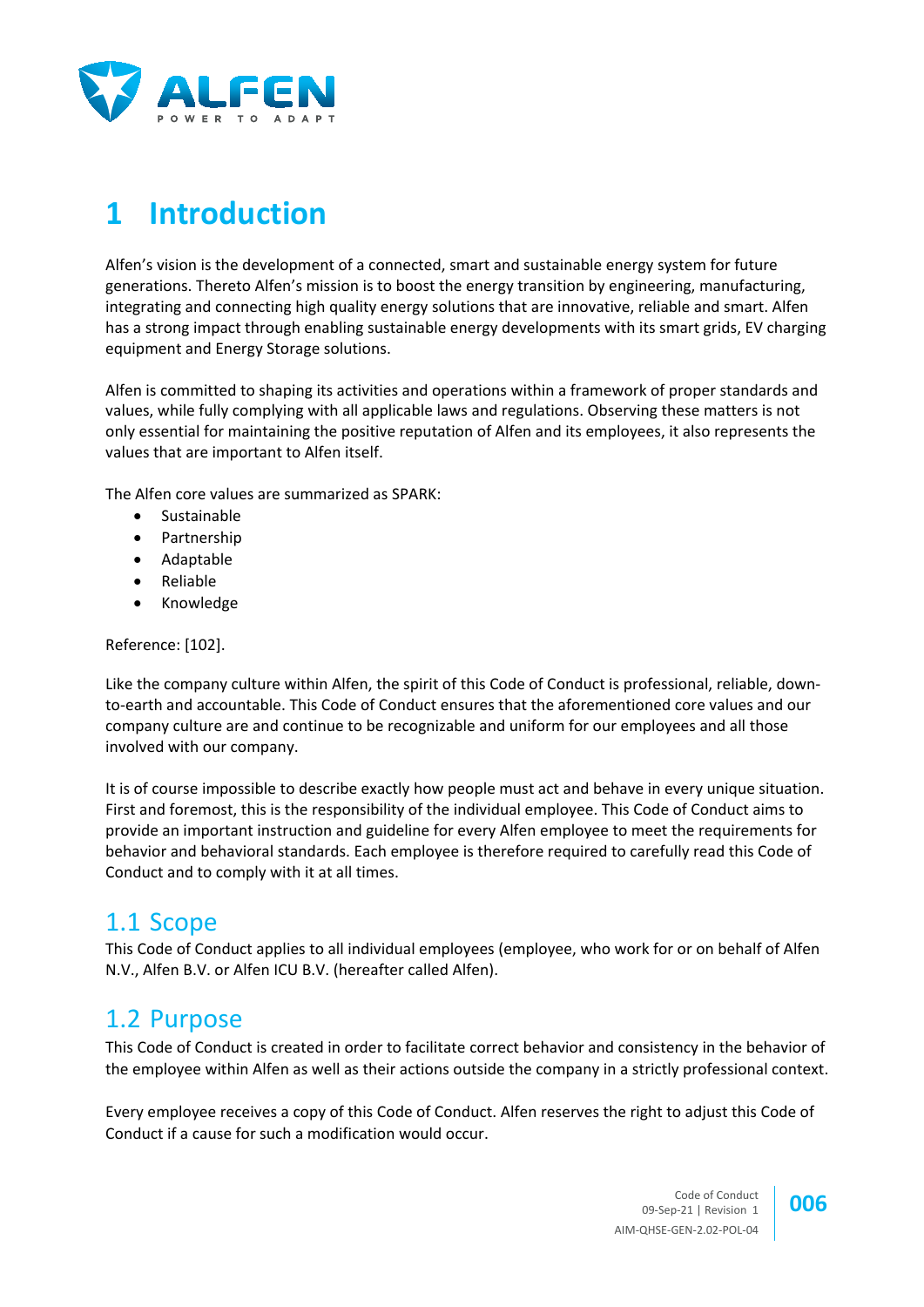

This Code of Conduct is created pursuant to all legal requirements, while also taking international treaties into account. Based on these parameters, this Code of Conduct provides for a minimum standard and a framework in which Alfen wants to operate. The Alfen board trusts that all individuals working for Alfen will fully comply with this Code of Conduct.

> Code of Conduct Code of Conduct<br>09-Sep-21 | Revision 1 **007** AIM-QHSE-GEN-2.02-POL-04

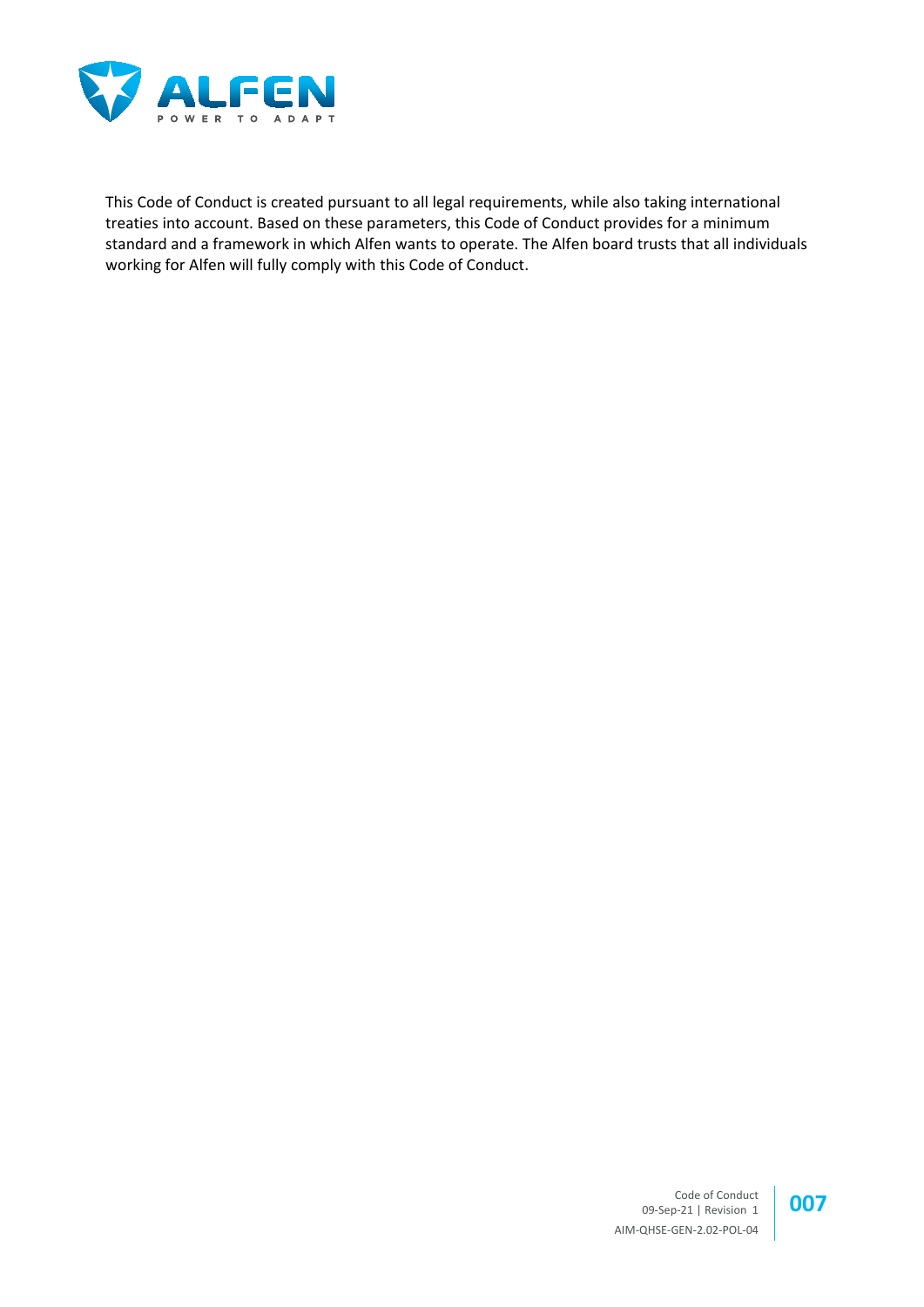

# **2 Abbreviations & Definitions**

## 2.1 Abbreviations

| <b>Abbreviation</b>     | <b>Description</b>                                                    |
|-------------------------|-----------------------------------------------------------------------|
| <b>AIM</b>              | Alfen Integrated Management system                                    |
| <b>HR</b>               | <b>Human Resources</b>                                                |
| IT                      | <b>Information Technologies</b>                                       |
| <b>OECD</b>             | Organisation for Economic Cooperation and Development                 |
| <b>QHSE</b>             | Quality Health, Safety Environment                                    |
| <b>SPARK</b>            | Alfen Values: Sustainable, Partner, Adaptable, Reliable,<br>Knowledge |
| <b>UN</b>               | <b>United Nations</b>                                                 |
| Table 1 - Abbreviations |                                                                       |

## <span id="page-7-0"></span>2.2 Definitions

| <b>Definition</b> | <b>Description</b>                                                  |
|-------------------|---------------------------------------------------------------------|
| Corporate Social  | A self-regulating business model that helps a company be            |
| Responsibility    | socially accountable - to itself, its stakeholders, and the public. |

<span id="page-7-1"></span>*Table 2 - Definitions*

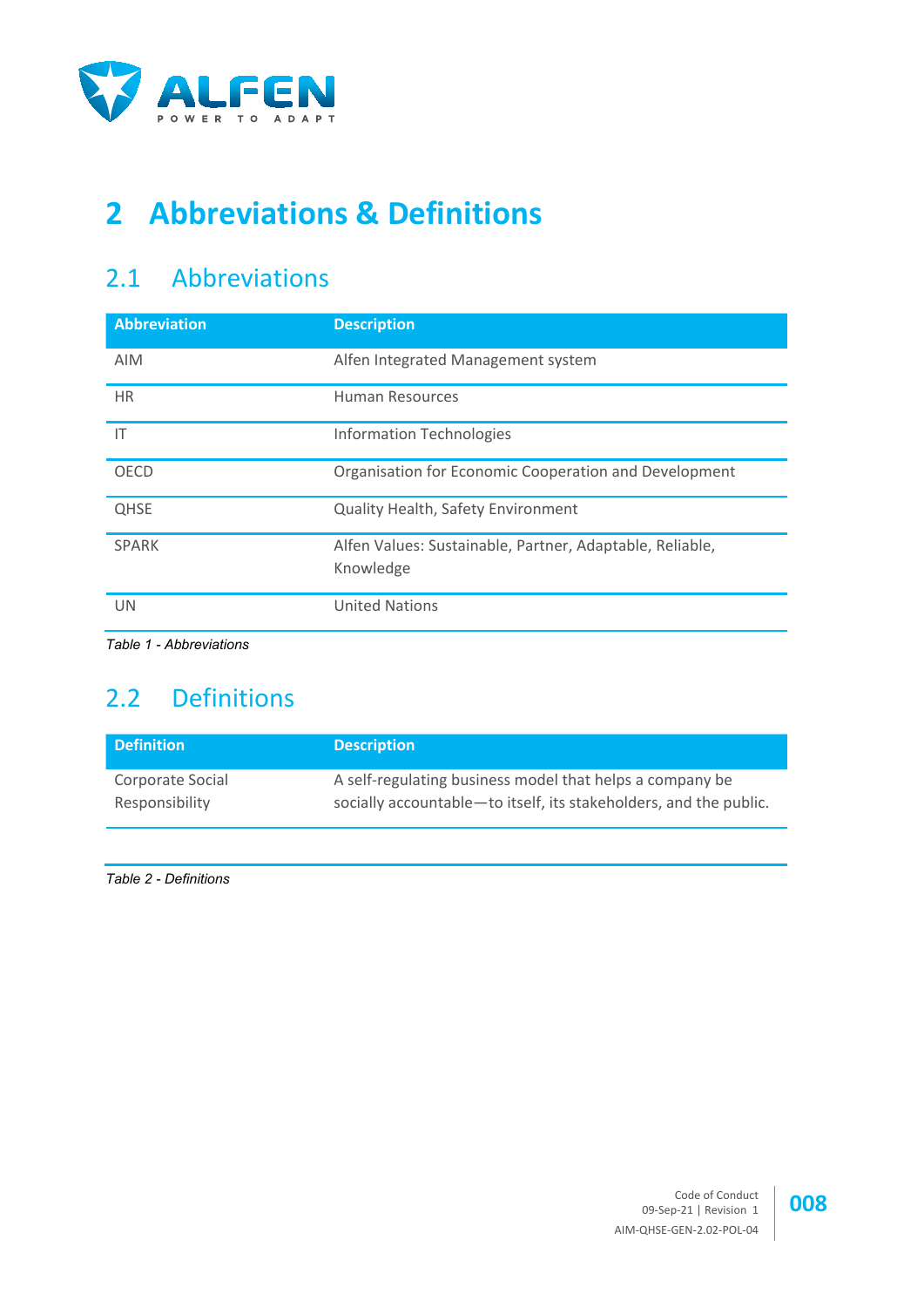

# **3 References**

## 3.1 AIM Documents

<span id="page-8-10"></span><span id="page-8-8"></span><span id="page-8-6"></span><span id="page-8-5"></span><span id="page-8-2"></span>

| Ref.    | <b>Document Title</b>                                 | <b>AIM Document Number</b>                                         | <b>Extern Document Number</b> |
|---------|-------------------------------------------------------|--------------------------------------------------------------------|-------------------------------|
| $[101]$ | <b>QHSE Policy Statement</b>                          | AIM-QHSE-GEN-2.02-02-POL-01                                        |                               |
| $[102]$ | <b>SPARK values</b>                                   | AIM-QHSE-GEN-2.02-02-POL-02                                        |                               |
| $[103]$ | Whistle-blower Policy                                 | AIM-HRM-GEN-2.02-02-POL-12                                         |                               |
| $[104]$ | <b>QHSE</b> policy                                    | AIM-QHSE-GEN-2.02-01-MA-03                                         |                               |
| $[105]$ | Employee handbook                                     | AIM-HRM-GEN-3.01-01-MA-02                                          |                               |
| $[106]$ | Employee Handbook - Disciplinary action<br>regulation | AIM-HRM-GEN-3.01-01-MA-02-<br>002                                  |                               |
| $[107]$ | Employee Handbook - Data protection<br>regulation     | AIM-HRM-GEN-3.01-01-MA-02-<br>004                                  |                               |
| $[108]$ | The 10 golden rules of information<br>security        | AIM-ISEC-GEN-2.02-02-POL-03                                        |                               |
| $[109]$ | Substance Abuse Policy Statement                      | AIM-QHSE-GEN-2.02-02-POL-11<br>Substance Abuse Policy<br>Statement |                               |

<span id="page-8-9"></span><span id="page-8-7"></span><span id="page-8-0"></span>*Table 3 – AIM Documents*

## 3.2 External Documents

<span id="page-8-3"></span>

| Ref.  | <b>Document Title</b>                                                     | <b>Alfen Document Number</b> | <b>Extern Document Number</b>   |
|-------|---------------------------------------------------------------------------|------------------------------|---------------------------------|
| [201] | UN Guiding Principles on Business and<br>Human Rights (Ruggie Principles) |                              | HR/PUB/11/04                    |
| [202] | Guideline for social responsibility of<br>organisations                   |                              | ISO-26000:2010                  |
| [203] | OECD guidelines                                                           |                              | https://www.oesorichtlijnen.nl/ |

<span id="page-8-4"></span><span id="page-8-1"></span>*Table 4 – External Documents*

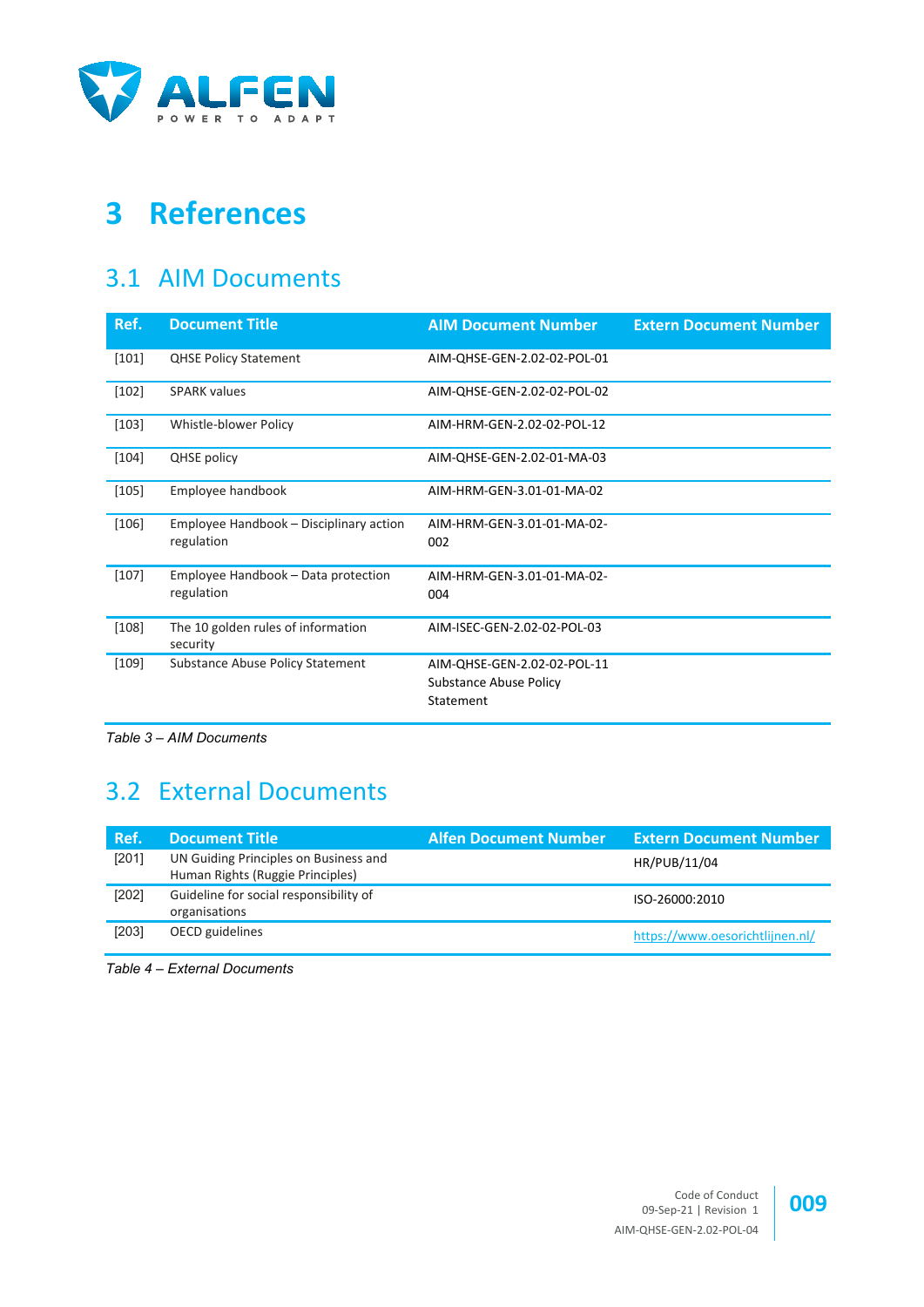

# **4 Framework**

Our Code sets standards for ethical and fair business conduct and describes how we want to treat people, improve our environment, and conduct our business in cooperation with other parties. Alfen is very committed to comply with all laws and regulations by means of this Code of Conduct (among other initiatives).

References: [\[201\],](#page-8-3) [\[203\].](#page-8-4)

## What We Commit to

In line with our commitment to a sustainable environment and our surroundings, we are committed to our day-to-day activities within Alfen to:

- Protect and respect the environment, human rights and labour standards; preventing us from causing or contributing to a negative social or environmental impact;
- Integrate material sustainability criteria into our business decisions and commercial activities;
- Offer products and services that:
	- contribute to the sustainable development of people, the environment and the economy;
	- reduce or avoid unsustainable practices;
	- dealing responsibly with material impact;

Code of Conduct 09-Sep-21 | Revision 1 **010** AIM-QHSE-GEN-2.02-POL-04

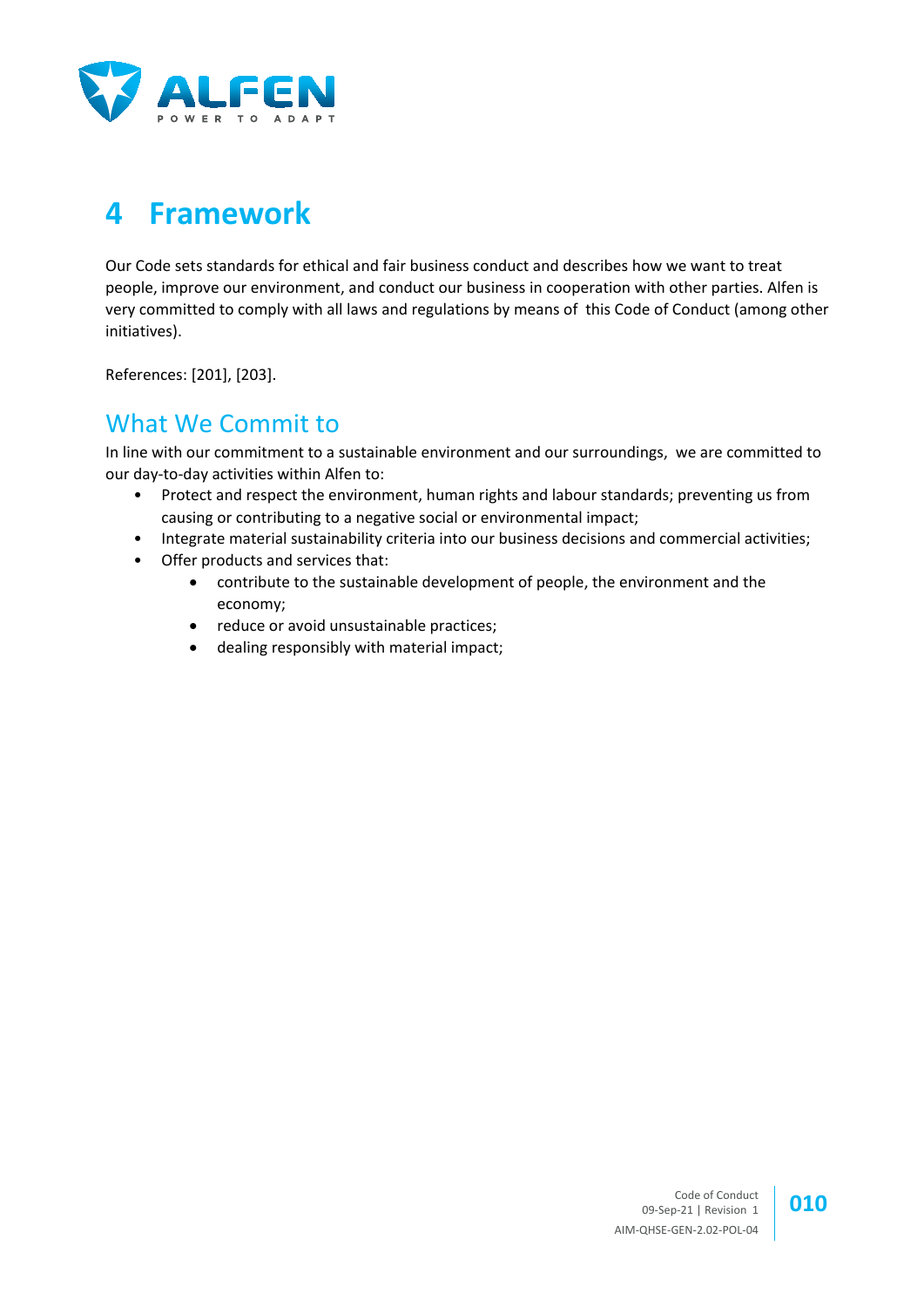

# **6 Acting with integrity**

## 6.1 What does Alfen expect from its employees?

## 6.1.1 Complying with laws and regulations

Complying with the laws and legal systems in every country where Alfen operates, is a fundamental principle for our organization. In addition to complying with this Alfen Code of Conduct, employees are expected to observe and comply with all relevant laws and regulations of the legal systems in the countries where we operate. Each employee is also required to perform his/her job while observing the defined authorization matrix, procurements, proxies and authorizations. In the unlikely event that one or more provisions in this Code of Conduct would conflict with applicable laws, then the law always prevails.

Alfen expects its employees to comply with all legal requirements and regulations, both on a global and national scale, which apply to the activities carried out by Alfen. All employees are expected to refrain from doing anything on behalf of Alfen of which they know or should know that it would conflict with the law, regulations or company policies.

Violations of this Code of Conduct or any laws are not only utterly unacceptable, but may also expose Alfen to the risks of financial liability or unfavorable publicity. Apart from any measures imposed by law due to such violations, Alfen may impose appropriate disciplinary measures on employees who violate laws, this Code of Conduct or other measures and/or policies applicable within Alfen; which might include termination of employment.

## 6.1.2 Irregularities

Alfen maintains a policy in which all irregularities and cases of fraud, embezzlement, forgery and/or theft are investigated and reported. Perpetrators, if deemed appropriate, may face both criminal charges and termination of employment. Irregularities are defined as behavior considered improper. This includes, but is not limited to, non-sanctioned appropriation or embezzlement of company properties or other matters belonging to Alfen, its customers or third parties, but also falsification of information and intentional misrepresentation of time or hours worked or intentionally submitting incorrect expense claims.

Residual or waste materials – including metal, iron, (depreciated) company properties and similar goods – regardless of whether they have any economic (residual) value are the sole property of Alfen, its customer or a third party. Employees are strictly prohibited to appropriate and/or sell such goods. If any residual and/or waste materials are sold, then this is always done by Alfen itself and its administrative department, while all revenues are attributed to Alfen. No exceptions exist to this policy.

If a reasonable suspicion arises that an irregularity is taking or has taken place, Alfen reserves the right to contract an external research firm and/or to install and/or deploy cameras or other digital tools. Company properties made available to a employee (for instance, a business phone or computer/laptop) may also be subjected to an investigation. Every suspicion or incident must be directly reported to the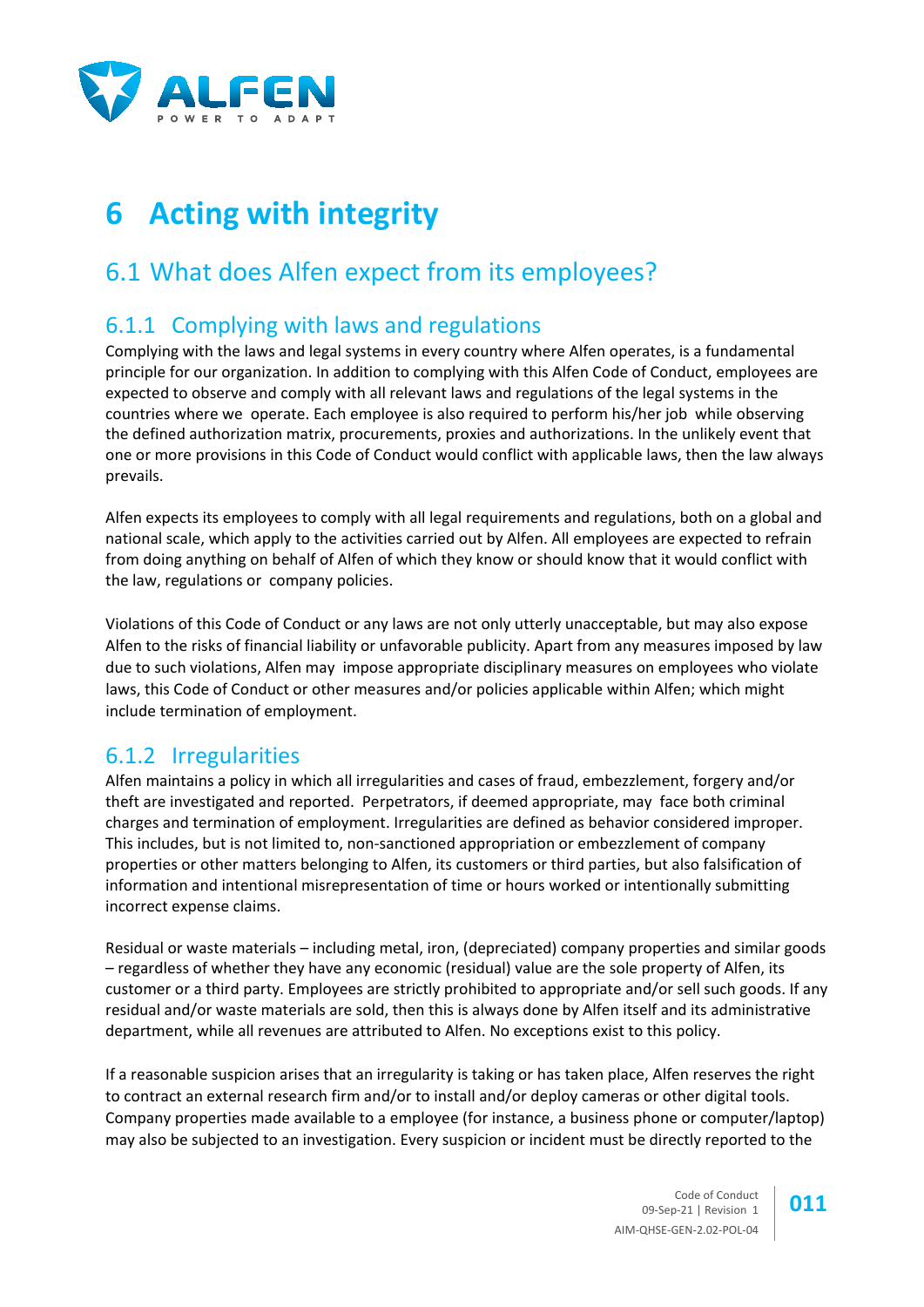

responsible manager. This manager then immediately reports the situation to the Confidential counselor. Alfen treats cases in which goods of other employees are appropriated identically as cases in which company properties are appropriated.

#### 6.1.3 Mutual respect, honesty and integrity

Alfen respects everyone's privacy and personal rights. Alfen cooperates with and employs people of various ethnical backgrounds, cultures, religions, ages, disabilities, races, sexual orientations, worldviews and genders. Alfen does not accept any discriminatory behavior within its organization and in the cooperation with its business partners , nor does Alfen accept any intimidation and/or insulting behavior in a sexual or any other way.

If undesirable behavior is noticed, which includes discrimination, insults, (sexual) intimidation, aggression, threats, racism, harassment and similar acts, whether verbally, physically, digitally, personally or by any other means, it must be reported immediately to the responsible manager, the HR Department or the board.

Alfen maintains the following principles with regards to both internal cooperation and behavior toward external partners:

- Decisions about individuals with whom Alfen cooperates (employees, suppliers, customers and business partners) are exclusively made based on appropriate considerations;
- Alfen is reliable and integer and is aware of its responsibilities;
- Alfen does not make any promises that cannot be honored;

Alfen expects its employees to act reliably and with integrity. This includes being open, clear and transparent.

All behavior and acts of employees must be aimed at the interests of Alfen and its customers. One of the aspects in which this must be demonstrated is the will and ability to cooperate with one another and with business partners. Other aspects are customer-focus, helpfulness, collegiality, respect and decency.

## 6.1.4 Careful and professional

In addition to integrity, carefulness is another important aspect in proper decision-making. This is achieved by taking all relevant interests into consideration and by correctly using the authorizations granted by the organization. At the same time, all goods, materials and financial means must be handled carefully, which means that they are used economically, efficiently and for the intended purposes. Professionalism also means that a employee performs his or her work correctly, complies with the relevant processes and acts with integrity. Employees are expected to be able to make correct and responsible decisions, also in situations for which the exact rules are not defined or unclear.

#### 6.1.5 Loyalty

Employees are expected to be loyal to the organization for all matters relating to Alfen. However, if any assignment given contradicts the interest of Alfen, the interest of the general public, is inefficient, morally objectionable or even criminal, then the employee is expected to possess the ability to make a professional consideration. This also applies to instructions or assignments given that contradict personal religious or personal standards and ethics.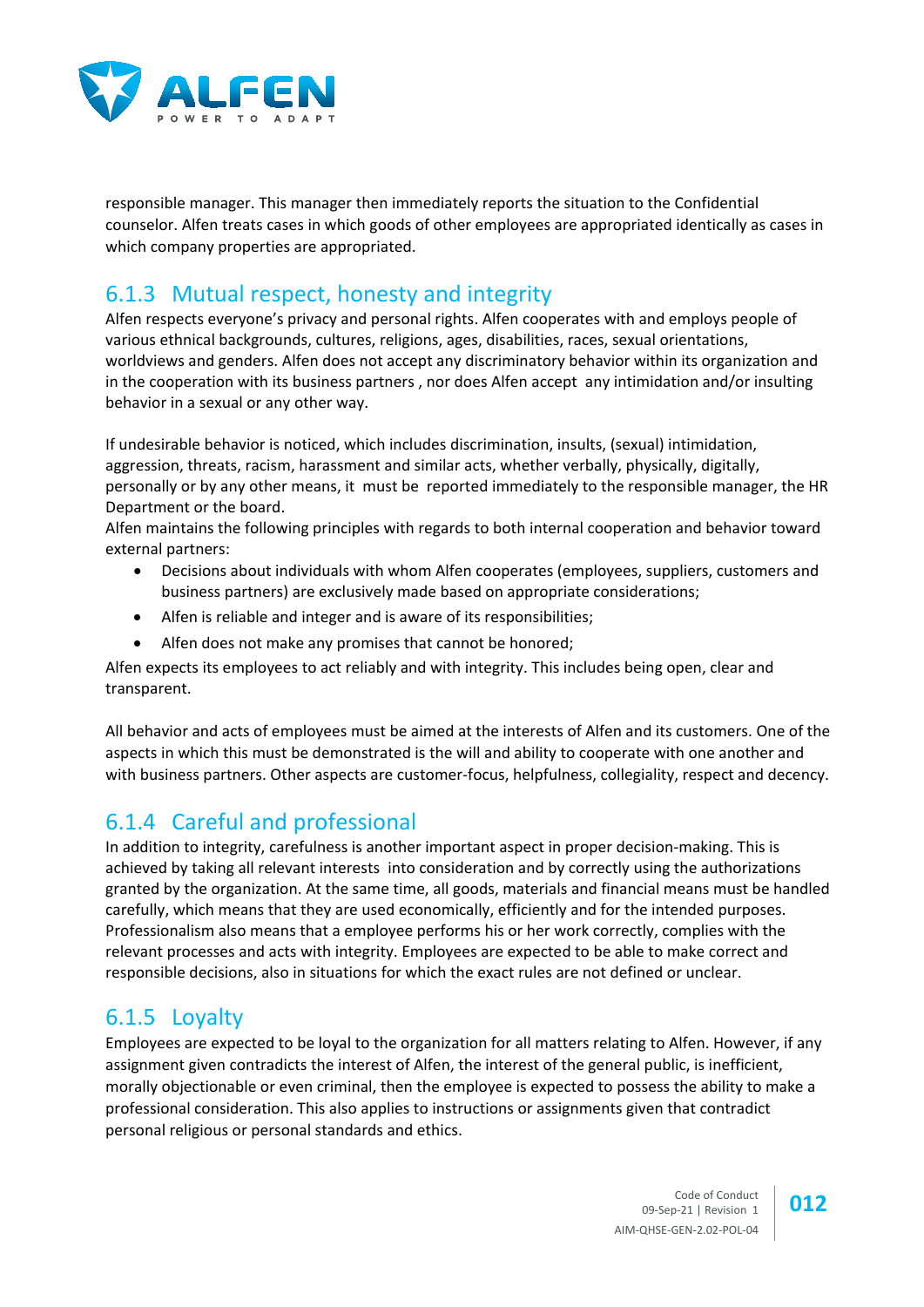

## 6.1.6 Quality, Health, Safety and the Environment

Alfen wishes and strives to carry out all its tasks and activities on a high quality level every single day ("best in class"), while strictly complying with all laws and regulations in the field of QHSE. Employees must therefore strictly comply with QHSE instructions, work processes and/or methods and implemented rules. They must also wear the prescribed personal protective equipment at all times. Alfen carries out audits to verify compliance and will sanction non-compliance.

## 6.2 What Alfen expects from its managers?

## 6.2.1 Leading by example

Leadership is a process in which an individual influences the behavior and attitudes of other people. Leading by example helps other people see what is possible. Alfen expects from its managers that they act according the SPARK values and this Code of Conduct and being an example towards their teams with regards to QHSE behavior and attitude.

## 6.2.2 Responsibility and control

All managers are responsible for the employees in their department. employee It is important that every manager communicates the importance of correct and responsible behavior and leads by example in this respect.

Managers are responsible to verify the absence of irregularities or any other violations. Each manager remains personally accountable for this, even if specific tasks are delegated to others.

The responsibilities of managers do not relieve employees from their own responsibilities. Cooperation between all individuals is key in order to comply with applicable laws and this Alfen Code of Conduct.

## 6.2.3 Responsibility toward employees

Alfen employees are hired, evaluated and treated based on objective criteria and observations (such as knowledge, proficiency, skills, competences, expertise, track record, performance and behavior). Alfen cares about the wellbeing of its employees employee and will respect the personal development of its employee employees and support it whenever possible.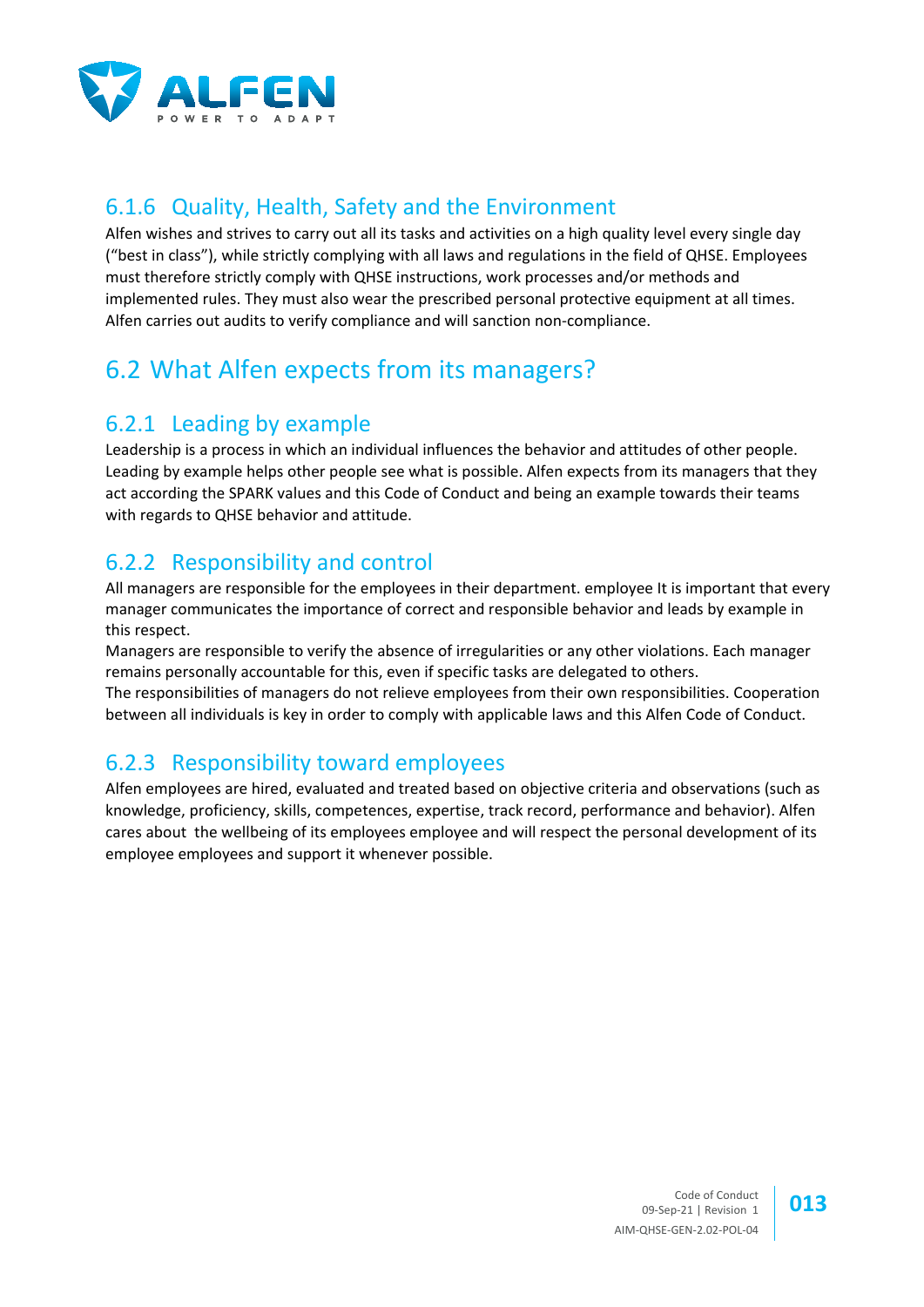

# **7 Integrity within the organization**

## 7.1 Expressing concerns

#### 7.1.1 Investigations

Reports of possible misconduct are taken seriously. Alfen will investigate such reports both confidentially and carefully. Alfen will, if deemed necessary, take appropriate corrective measures. Alfen expects employees who are involved in any way in such an investigation to fully cooperate and answer all questions honestly and completely.

## 7.1.2 Making false accusations

Alfen wants to protect employees employee who share their worries honestly and sincerely. However, consciously making false accusations, defaming someone without justification, obstructing an ongoing investigation / refusing to participate in it, or lying to the employer or investigators is not allowed. Alfen does not expect its employees employee to be correct when sharing their concerns , but does expect that the individual is sincerely convinced that the information provided is correct and that no ulterior motives are involved.

## 7.1.3 No retribution

Alfen values the help of employees who identify possible problems that must be dealt with by the organization. Any form of retribution against an employee who reported a certain matter in good faith is therefore not allowed. The fact that an employee reported a situation or participated in an ongoing investigation in good faith in any way cannot constitute a reason for any unfavorable decision with regards to employment, termination of employment, threats, harassment or discrimination. Should the relevant employee himself however be involved in the irregularities, regardless of whether this individual reported the matter personally, then Alfen is free to take any measures it deems appropriate with regard to employee concerned (including the possibility of dismissal ) in view of the circumstances. Reporting an irregularity does not safeguard the relevant employees.

#### 7.1.4 Whistle-blower scheme

The paragraphs above are the most important elements of the whistle blower scheme. The complete scheme is included as a supplement in our handbook for employees.

References: [\[103\],](#page-8-5) [\[105\].](#page-8-6)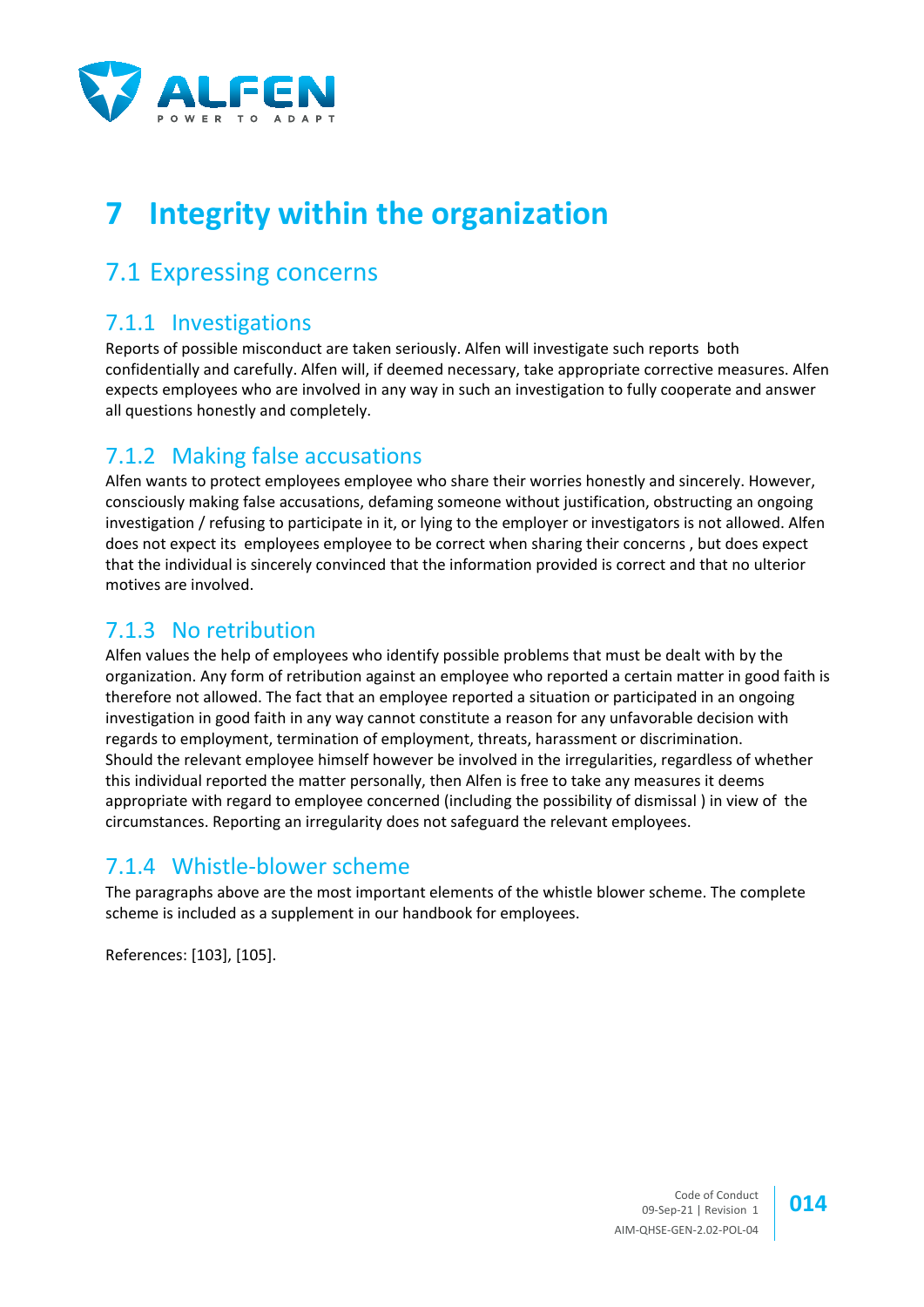

## 7.1.5 Operational and financial reports

Every employee is responsible for ensuring the completeness and accuracy of all operational and financial reports.

Rules that apply with regards to the creation of operational and financial reports include:

- Do not falsify any document/signature/names mentioned;
- Do not falsify or mask the title of a transaction;
- Verify that all reports submitted to authorities are complete, correct, on-time and comprehensible;
- Estimates and commissions are to be substantiated by applicable documentation and must be based on a correct evaluation;
- All regulations regarding accounting, annual statements and tax matters must be properly be complied with. ;
- Never facilitate anyone to evade taxes or the undermine local currency exchange rate laws.

While preparing information, employees must always strive for accuracy, although human errors can be made. Should an employee identify such an error, then he or she must immediately inform the relevant manager about this. Only conscious attempts to depict false information or falsify information in any other way are regarded as a violation of this Code of Conduct.

## 7.2 Company properties or objects made available to Alfen

#### 7.2.1 Usage or consumption of time, equipment or other company properties

Many company properties are present at the Alfen offices and work locations. The use of company assets must always comply with the company policy regarding acceptable use. It is forbidden for employees to use these company assets for personal purposes, to carry out other activities or to use them for third parties. Exceptions to this rule may be made, for which prior permission is to be obtained from Alfen in writing or by e-mail, while the following conditions always apply:

- Usage may never lead to an actual or seeming conflict of interest;
- Usage may not lead to additional costs, disruption of the Alfen activities or have any other negative consequence for the company;
- Usage may never relate to any illegal activities.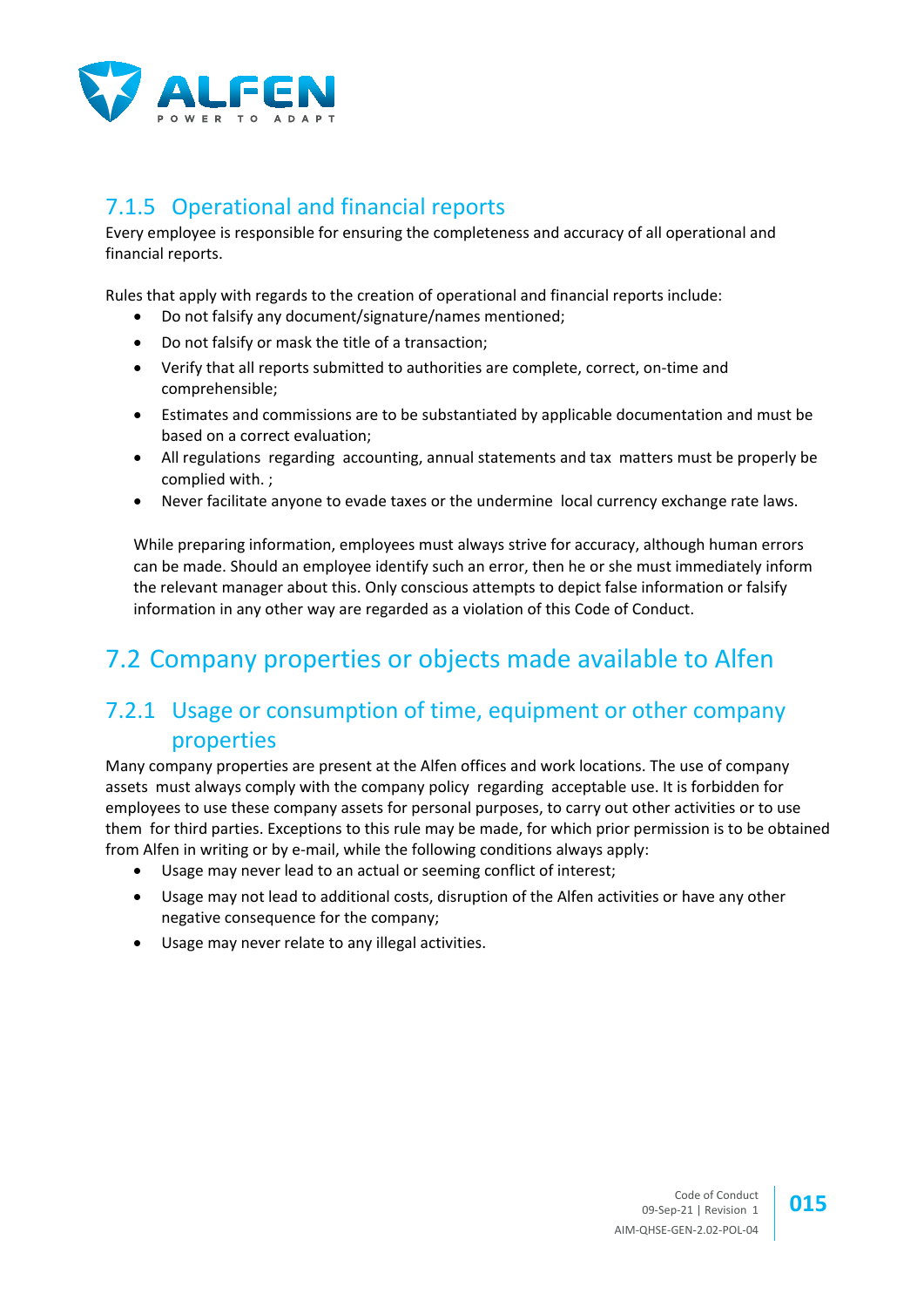

Under no circumstance may company assets and equipment be used to search for or send information that could initiate discrimination, harassment, violence or criminal activities. In this regards, the local laws must be taken into account. Examples of company assets include:

- Company funds:
- Company products;
- Company equipment (including equipment made available by third parties);
- Hardware and software;
- Mobile devices;
- Copy machines / scanners;
- Proprietary company information / databases;
- Company brand names;
- Production materials and machines and;
- Inventions and other company secrets.

#### 7.2.2 Usage of e-mail and internet

The communication systems within Alfen – including e-mail and internet access – are the property of Alfen and must be used properly and compliant with the law.

Employees are not allowed to open, download, save, store, spread or do anything else to or with material that is pornographic, discriminating or otherwise offensive and/or illegal, nor are employees allowed to visit paid websites. It is prohibited to install or store any software obtained by e-mail or on the internet. In order to download and/or install software, the IT Department must be consulted.

Alfen has access to all information with regards to the usage of e-mail and internet by all employees. The board of directors has the right to inspect personal information about internet usage such as time use, websites visited and the content of e-mailboxes. Such inspections may take place on an incidental basis for serious reasons. Such reasons arise automatically if a realistic suspicion exists that someone violates this Code of Conduct and/or the aforementioned standards and rules with regards to the usage of e-mail and internet.

Every suspicion or incident must be reported to the relevant manager.

Usage of social media – such as Twitter, Facebook, Instagram, LinkedIn, etc. – may (negatively) influence the reputation of Alfen. This may also take place unconsciously or outside of work hours. (Ex) employees are expected not to express themselves about Alfen in any way that might be harmful of negative to Alfen.

Reference: [\[105\]](#page-8-6)

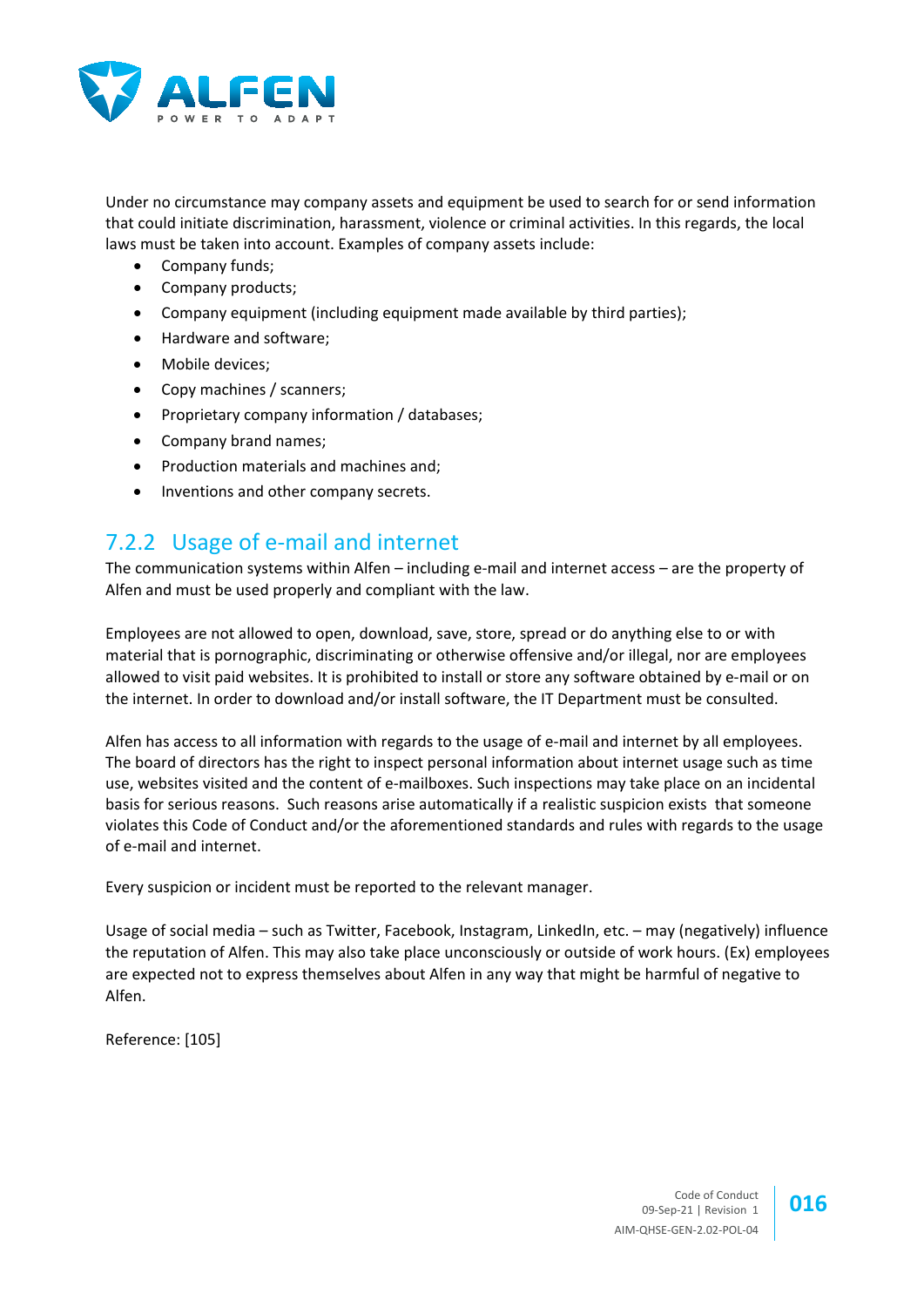

## 7.3 Usage of information

## 7.3.1 Non-public information

Non-public information must always be kept secret and is not to be shared with third parties or individuals, including family and friends. Information is also not to be shared with colleagues if this is not required for them to carry out their work correctly. Every employee will treat the information made known to him or her with the utmost care. Non-public information is defined as information which Alfen has not announced or which is not made generally accessible for the public.

Examples of non-public information include:

- Information about employees and other individuals working for or on behalf of the company;
- Inventions and other company secrets;
- Contracts;
- Strategic and operational reports/plans;
- Quality reports;
- Information with regards to relations, customers and orders;
- Launching of new products/activities;
- Technical specifications;
- Price policy / cost calculations ;
- Tender information;
- Financial information.

Employees are at all times bound to protect the non-public information of Alfen. It is forbidden to take any non-public information home or to store it at home, unless necessary for the performance of the job. employee Computers and mobile devices are to be protected with a password. Employees shall return to Alfen all software, data carriers, documents, correspondence or copies thereof belonging to Alfen (or its customers, suppliers, partners or subcontractors) at the first request to do so or, in the absence of such a request, at the latest upon the expiry of the employment contract.

#### 7.3.2 Media contacts

Employees, except those explicitly authorized by Alfen, are forbidden to maintain or engage in contacts with the media or answer any questions to the media with regards to matters relating to Alfen. Media contacts are exclusively handled by the Marketing Department, the board or the management team.

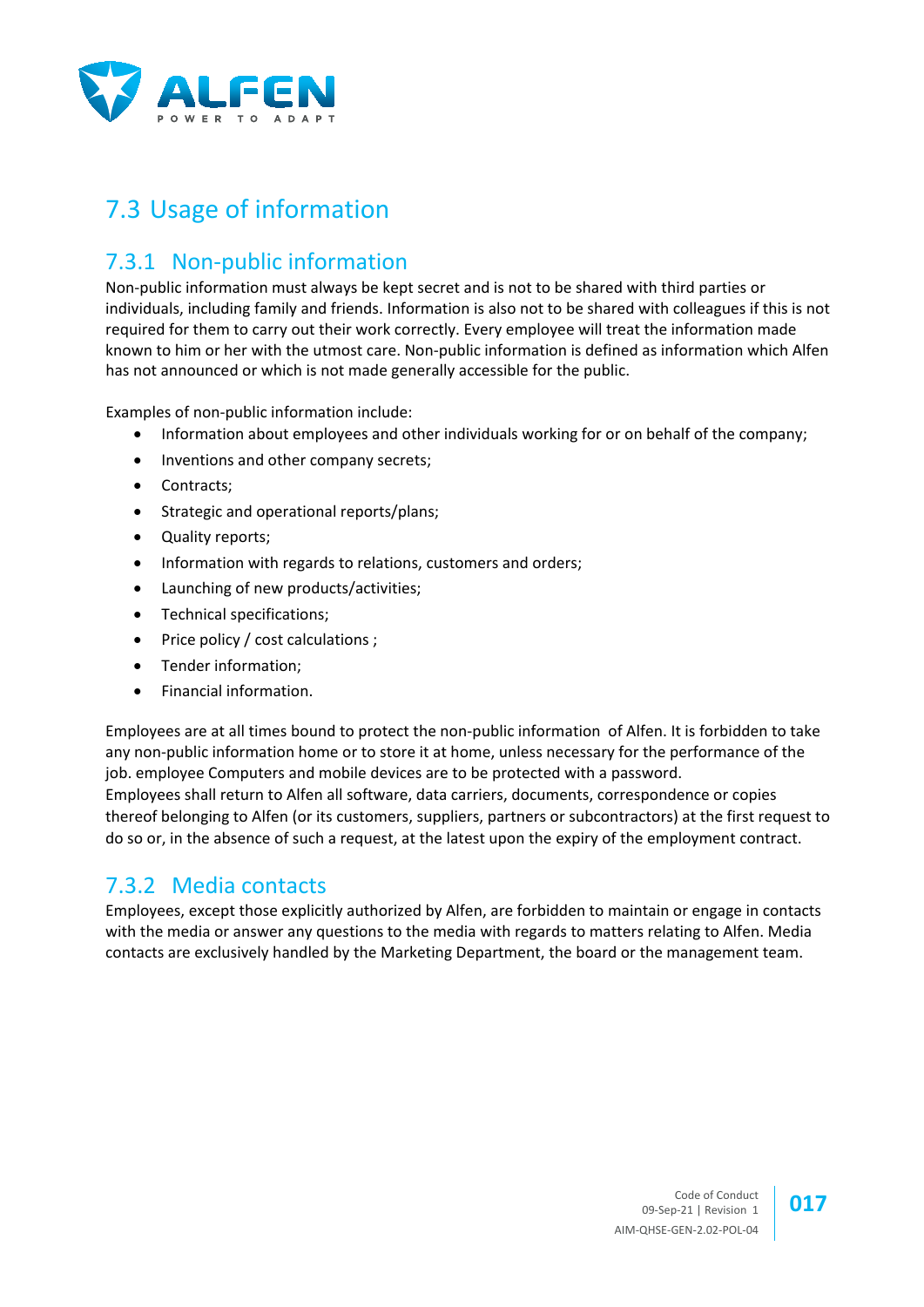

## 7.3.3 Data protection and security

Alfen respects the privacy of its employees and its business partners. Personal information may only be collected, processed and used if these are required for a predetermined, clear and legitimate purpose. All personal information must furthermore be stored safely, while proper measures must be taken in the process of making this information available.

The quality of the information and security measures aimed at preventing unauthorized access to it are subject to high standards. Some jurisdictions maintain strict laws and regulation with regards to collecting and using personal information, including information about others. All Alfen employees must comply with these laws to the extent that they are applicable with regards to the privacy of others. Furthermore, technical developments cause the solutions developed by Alfen to become increasingly 'smart', for instance by equipping them with specific software and internet connectivity. In some cases, these functionalities are integrated in mission-critical applications and processes, meaning they may never be accessed in any unauthorized way.

To safeguard these requirements, Alfen maintains an Information Security Management System (ISMS) compliant with ISO 27001. All Alfen employees and business partners must comply with the ISMS requirements. Specific aspects of these requirements that relate to behavior, are described in our Employee handbook.

References: [\[105\],](#page-8-6) [\[107\].](#page-8-7)

## 7.3.4 Intellectual property

All rights with regards to intellectual property that an employee, individually or otherwise , has created in the context of the performance of his or her employment /position/tasks belong exclusively to Alfen, regardless of whether this intellectual property has arisen during or outside working hours and irrespective of whether the creation of the intellectual property is directly or indirectly the responsibility of the employee, or if he/she was or was not assigned or instructed to do so.

Employees do not have any rights or claims with regards to intellectual property. To the extent that specific intellectual property rights would automatically become the property of the individual employees based on any law, the employee is required to transfer these rights to Alfen completely and unconditionally per the first request to do so, while also carrying out all required or desirable actions to accomplish this or to cooperate in this process. Employees are not entitled to any compensation in any form for said intellectual property.

Employees are required to immediately inform Alfen about any intellectual property and to take all required or desired actions to ensure the transfer of the intellectual property rights to Alfen. Alfen employees are also required to maintain strict confidentially – both during their employment and after the termination or the employment or other contract between Alfen and the employee – with regards to all intellectual property owned by Alfen.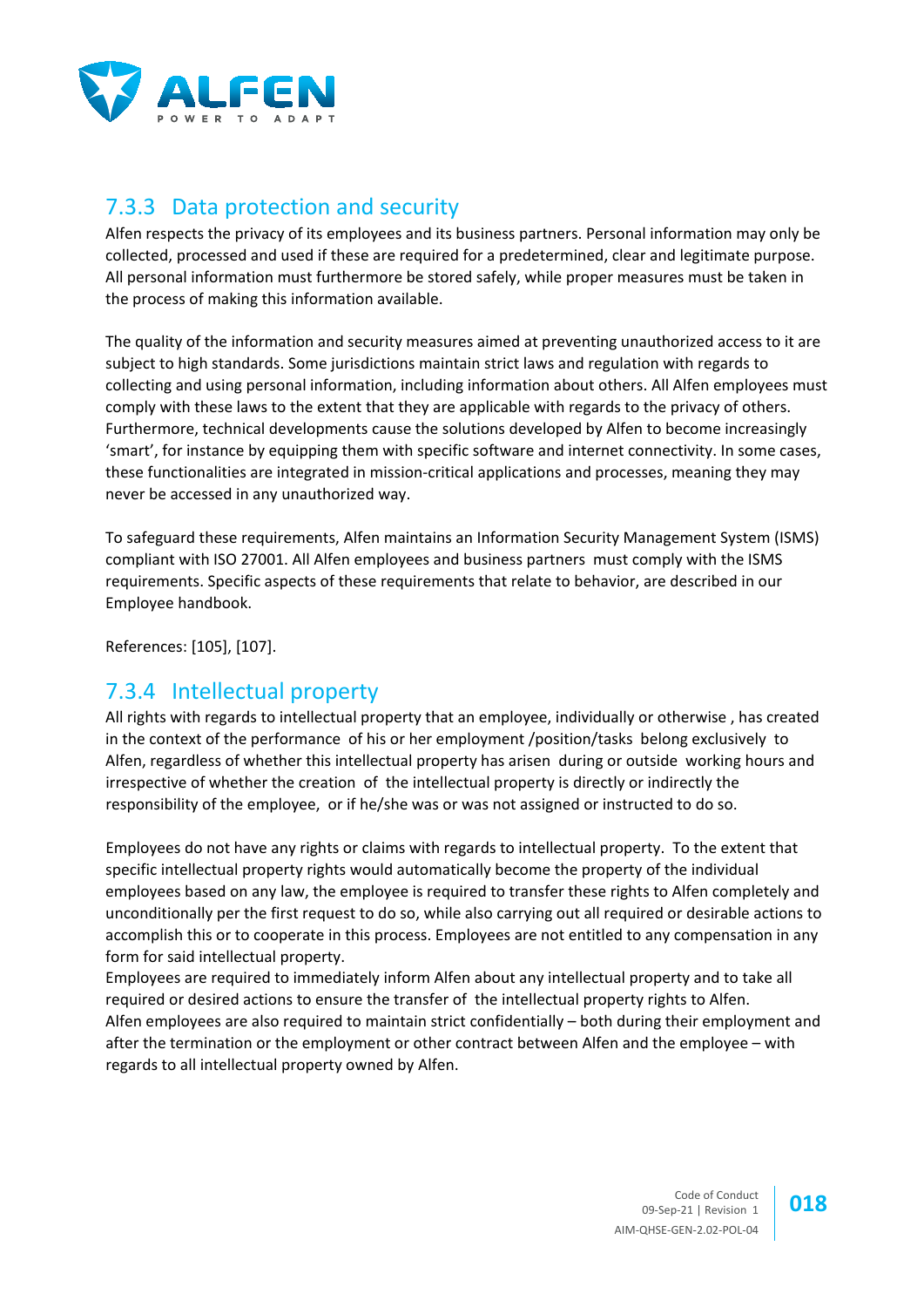

# **8 Integrity in working with business relations and third parties**

## 8.1 Working with customers and suppliers

Alfen fundamentally values its relations with customers and suppliers. Customers and suppliers must always be treated both honest and fair.

Alfen expects its suppliers to share the same values and to comply with all applicable laws. Furthermore, Alfen expects them to act compliant with the following principles that are also applied by Alfen:

- Preventing corruption;
- Respecting fundamental human rights;
- Complying with applicable laws;
- Taking responsibility for the health and safety of employees.

## 8.2 Working with competitors

## 8.2.1 Fair competition and antitrust laws

Fair competition is a fundamental principle of the free market system and ensures that markets can develop freely with all associated social benefits. . Alfen entirely supports this. This is why Alfen requires complete compliance with applicable antitrust and competition laws, including laws prohibiting unfair trade practices and trade limitations (hereinafter jointly referred to as: antitrust laws). Evaluating antitrust laws can be quite complex, specifically because there rules may differ from country to country and from case to case. Many countries maintain special antitrust laws for large enterprises. All Alfen employees must comply with all applicable antitrust laws, regardless of whether they originate from supranational, national or local authorities. All agreements with competitors or third parties containing provisions that might have a negative impact on free competition are to be inspected and approved by the Alfen legal department in order to ensure that all antitrust laws are complied with.

## 8.2.2 Competition laws

Alfen competes fairly and complies with competition laws. These laws are often complicated and may differentiate between countries, both in their scope and geographic area. Specific behavior which is allowed in one country may be illegal in another country while sanctions for violations are often rigorous. In case of doubt about specific competition laws and their relevant behavior codes, Alfen employees are always required to gather more and reliable information.

## 8.2.3 Information about competitors

Alfen employees are encouraged to gather, share and use information about competitors, but only in a legal and ethical way. Alfen values and protects its own non-public information and also respects the non-public information of other enterprises.

It is acceptable to gather information which is publicly available or through surveys and questionnaires. Alfen employees may collect and use information originating from sources such as:

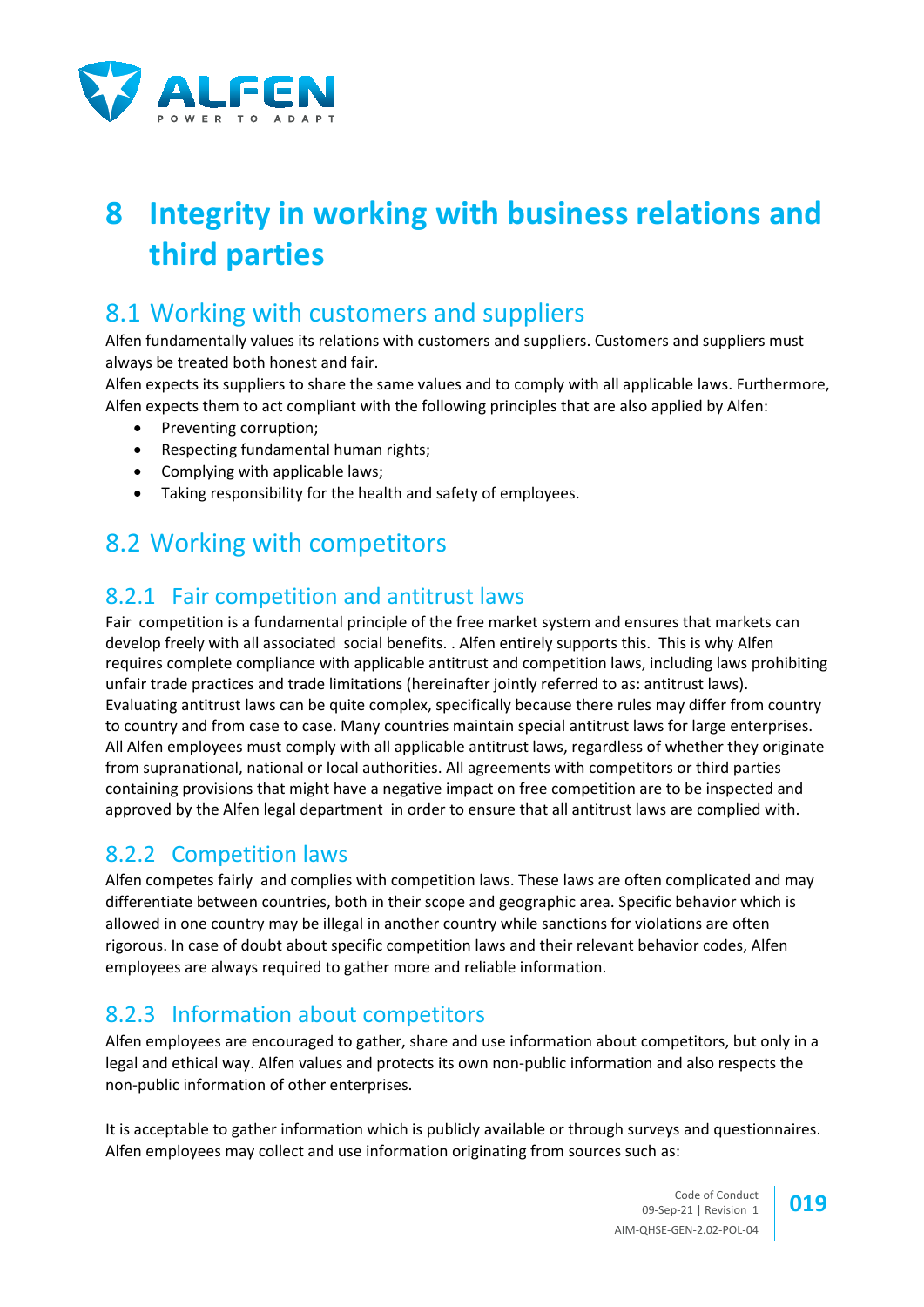

- The internet;
- Publicly available archives from government agencies;
- Annual reports;
- News and trade magazines and publications;
- Public speeches.

It is also allowed to ask questions about competitors to third parties, or to accept information offered by third parties, as long as no reason exists to assume that this third party is breaching a contractual agreement or law in this process.

Alfen employees are not allowed to gather information in an illegal or clandestine way, such as by theft, intrusion, eavesdropping, wiretapping, computer or system hacking, violating privacy, bribing, false representation, force, espionage of threats.

## 8.3 Working with enterprises and governments

## 8.3.1 Anti-corruption

No employee is allowed to, directly or indirectly, offer, promise, pledge or permit money or other valuable goods to government officials in order to influence official actions or to be granted improper benefits. The same applies to commercial counterparties within private companies for business translations in return for improper benefits.

Alfen complies with all applicable anti-corruption and anti-bribery rules in the countries in which the company is active.

All offers, promises, allowances or gifts must comply with applicable national laws and the Alfen policies and its spirts and may never create the appearance of bad faith or improperness. This means that such offers, promises, allowances or gifts are not permitted if they can be regarded as

an attempt to influence a government official in an improper way or as a bribe for a commercial counterparty from which Alfen could benefit.

The phrase 'government official' has a broad definition in this respect and also includes:

- Officials or employees of a government or a government-controlled entity;
- Employees of public international organizations;
- Political parties and party officials;
- Candidates for public office.

Alfen employees must prevent that money or other valuable goods can indirectly be directed to a government official or business party. Alfen employees hiring consultants, agents, partners in joint ventures or other business partners must take appropriate action in order to:

- Comply with the anti-corruption rules in relations with third parties;
- Evaluate the qualifications and reputation of such third parties.

This primarily, but not exclusively, applies if employees maintain contacts with government officials on behalf of Alfen.

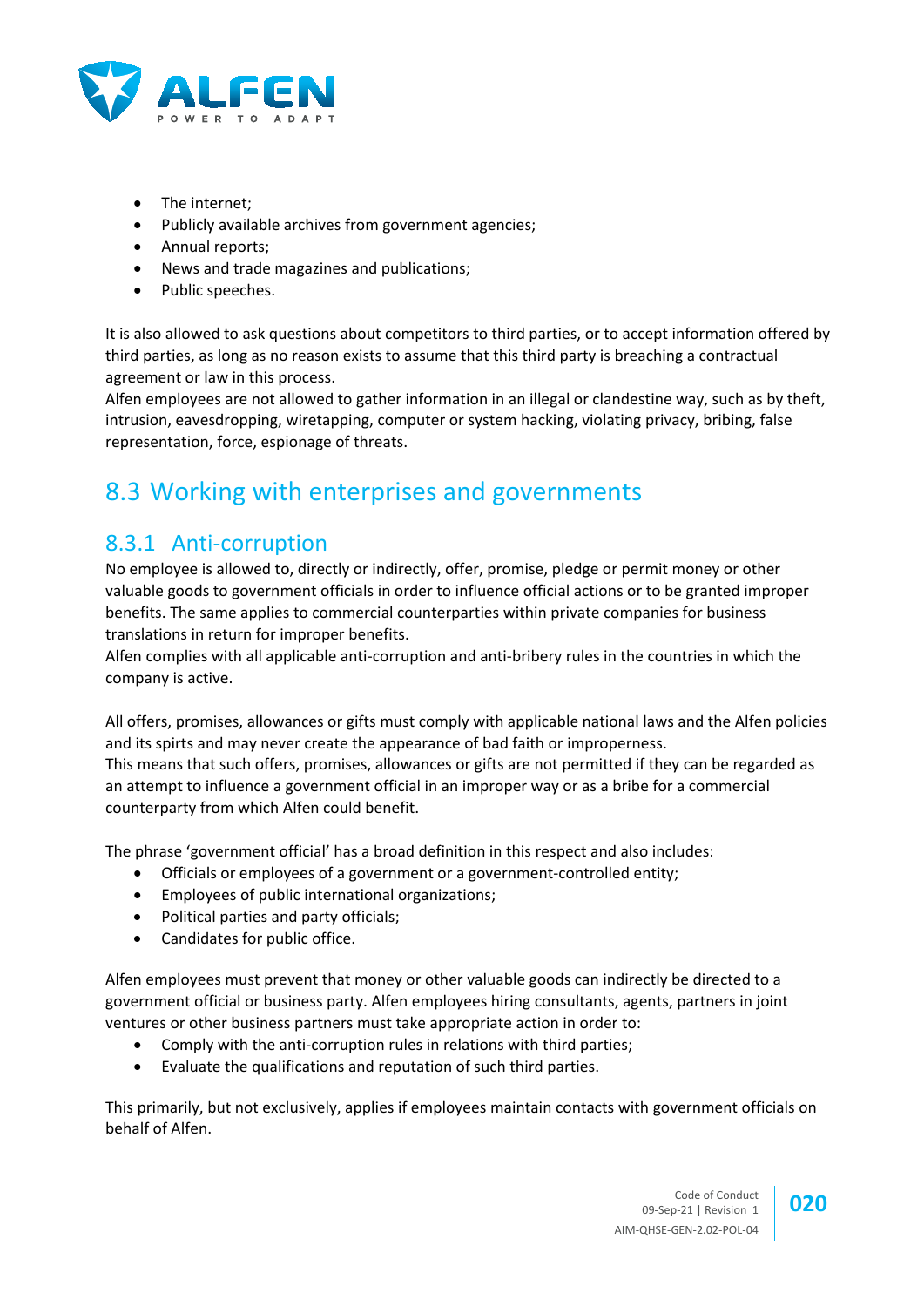

Alfen employees may not use their position to obtain, request, accept, be granted or be promised personal benefits. This rule does not apply for accepting business gifts that solely have a symbolic value, meals or the attendance of events with a reasonable value that comply with local customs and practices and the Alfen policies.

## 8.4 Political contributions, donations and sponsoring

Alfen does not make political contributions (donations to politicians, political parties or organizations). Alfen may make financial or physical donations for purposes such as education and science, art and culture and social and humanitarian projects. Sponsoring for which Alfen receives marketing in return are not considered to be donations.

Some donations are always prohibited, including donations:

- To for-profit individuals and organizations;
- Paid to personal bank accounts:
- Organizations with objectives that are irreconcilable with the Alfen business principles;
- Which may harm the reputation of Alfen.

All donations must be transparent. One of the corresponding conditions is that the identity of the recipient and the objective and usage of the donation must be clear and that the reason and purpose of the donation must be justified and documented. Donations masked as a compensation for services provided, while considerably exceeding the actual value of the service, are entirely prohibited. Sponsoring includes all financial contributions or gifts in kind made by Alfen to support an event hosted by third parties, in return for marketing exposure for Alfen. All sponsor contributions must be transparent.

## 8.4.1 Combatting money-laundering

Money-laundering is a procedure to conceal the nature and origin of money related to criminal activities (such as terrorism, narcotics trade or bribery). One of the ways in which this can be done is by including illegal money in the trade flow so that it appears legitimate or so that the true origin or owner can no longer be identified.

Alfen aims to exclusively do business with reliable customers, suppliers and business partners who do business legally and whose funds and cash flow originate from legitimate sources.

Alfen does not cooperate in any form of money-laundering. All Alfen employees must comply with all relevant laws in this respect.

In order to prevent any problems with regards to money-laundering practices, all employees must pay attention and always report any suspicious behavior of customers, suppliers and business partners. Employees must also fully comply with all guidelines for accounting, registration and financial reporting that apply to cash money and payments.

#### 8.4.2 Trade control

Alfen complies with the applicable laws and regulations in the field of customs and export-inspections in the countries where business takes place. Export inspections mostly apply to transferring goods, services, hardware, software or technology. The laws regarding export inspections are strictly complied

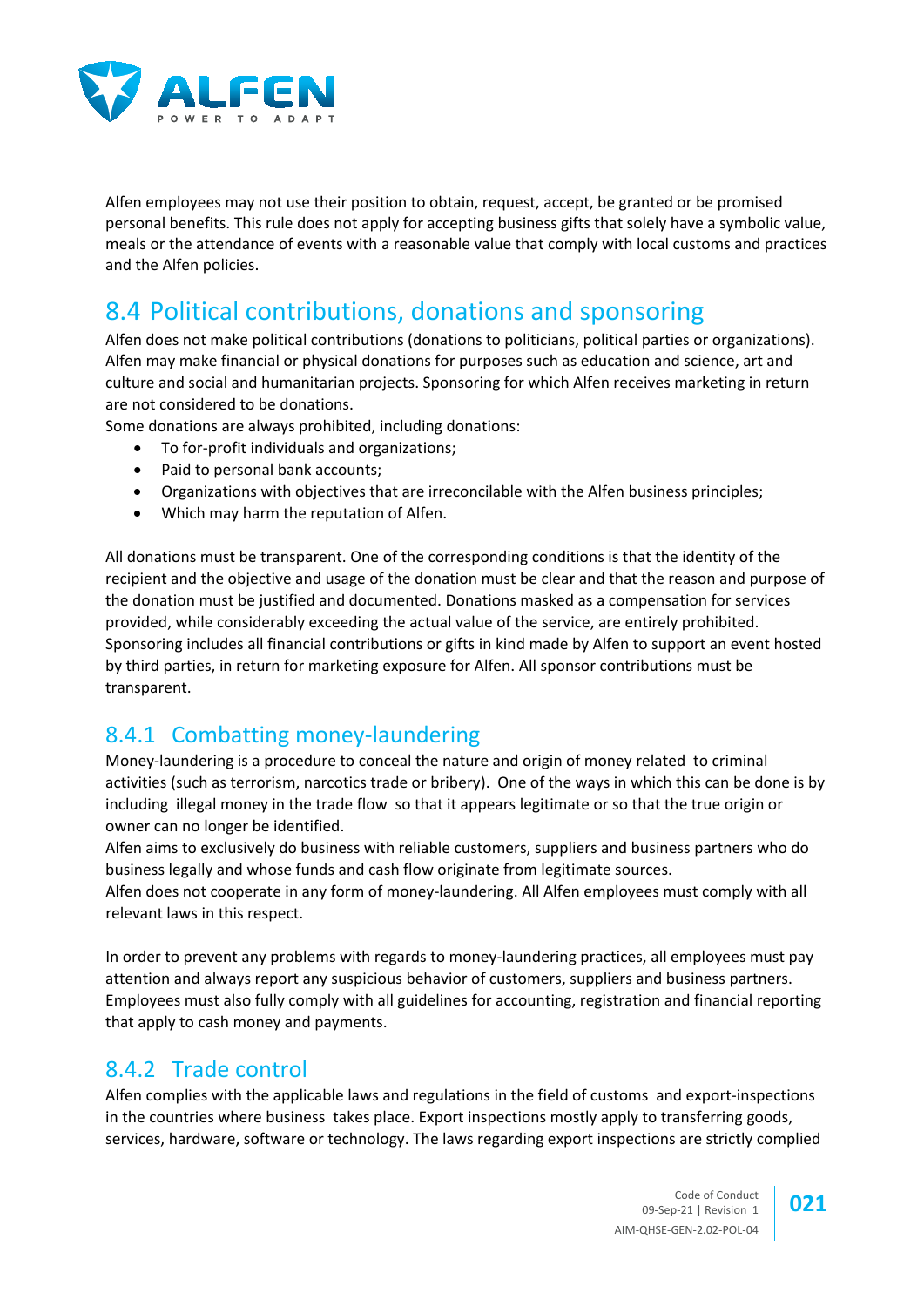

with by Alfen and its employees. Violations of these laws and regulations may lead to substantial penalties, including fines and governmental revoking of simplified import and export procedures.

#### 8.4.3 Trade restrictions and boycotts

In the international market, Alfen is bound by the laws of various countries, but also by laws and regulation as defined by (inter)national authorities. Alfen fully complies with all applicable international trade laws and regulations. Employees working locally in a specific country or area must be aware of local and international laws and regulations that might influence the Alfen activities. Alfen complies with, if and when applicable, all generally accepted boycott laws in the countries where the company operates. Alfen also complies with all generally accepted trade restrictions in these countries. Sanctions for non-compliance may be rigorous, which means that all Alfen employees must strictly comply with all relevant regulations in this respect.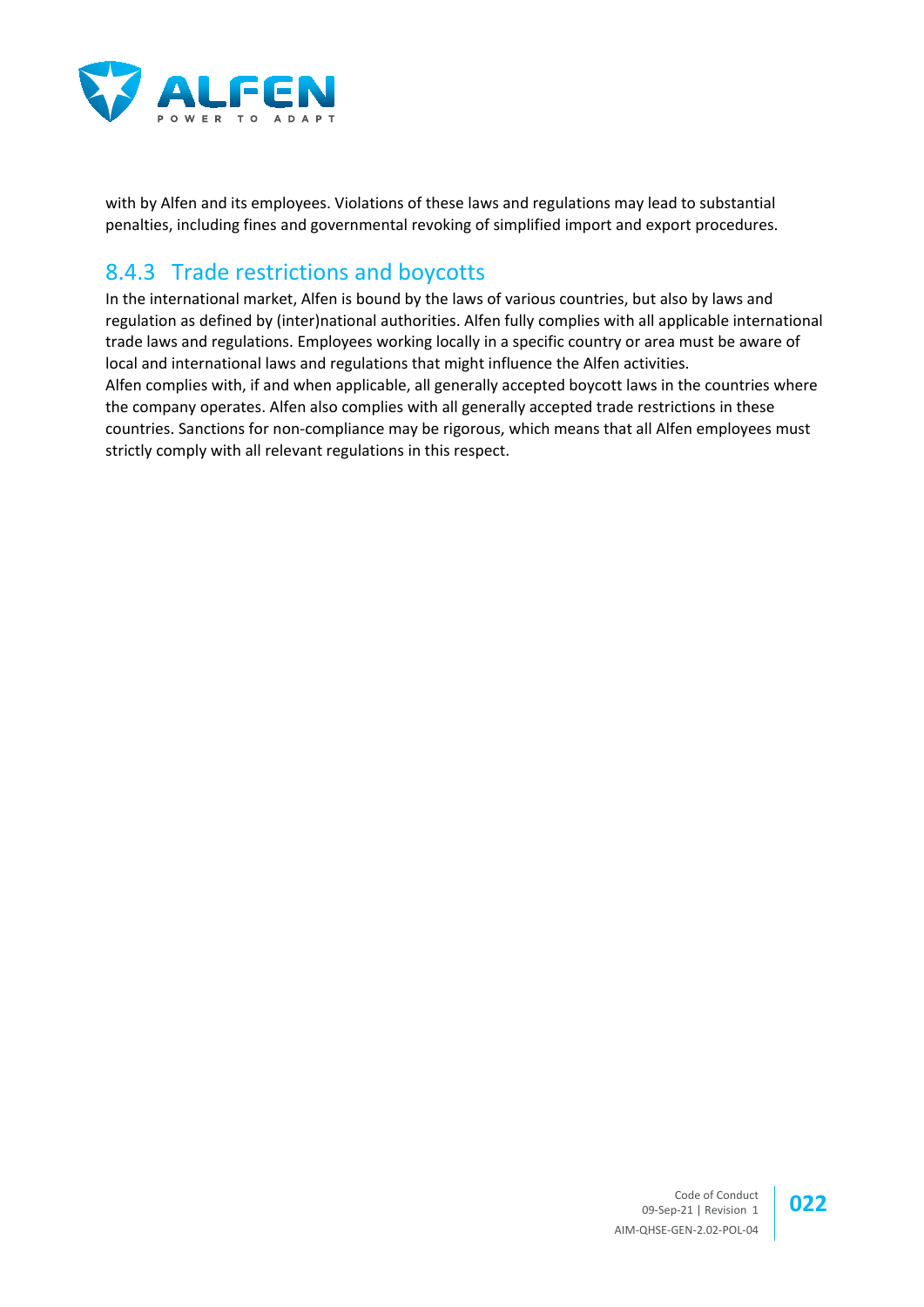

# **9 Possible conflicts of interest**

## 9.1 Secondary occupations

Without the prior written consent of Alfen, employees are not allowed to carry out any – paid or unpaid – secondary work for themselves or others during their employment with Alfen; with the exception of generally accepted voluntary activities, as long as they do not lead to a conflict of interest or have an adverse effect on the employment with Alfen. With the exception of prior written consent from Alfen, no employee will carry out any profession or trade as a company, in any way or any form, on a personal title or for or on behalf or other people or legal entities, nor enter into an employment contract with any third party.

Alfen will never provide its consent if this secondary occupation:

- Directly or indirectly competes with Alfen (or could do so in the future);
- Directly or indirectly causes damage of have negative effects to Alfen (or could have these in the future)
- Conflicts with the nature of the Alfen activities;
- Leads to a conflict of interest;
- Has a nature that is too big in size (for instance with regards to time investment or burden in relation to proper work execution with Alfen).

## 9.1.1 Family members / friends

It might occur that employees have family members who work with or invest in customers, suppliers or companies that compete with Alfen.

Although such interests in itself do not constitute a conflict with this Code of Conduct, such a conflict does come to exist if the involved employee and the relevant family members engage in business with each other on behalf of Alfen and the relevant counterparty. Such action is only permitted if Alfen is aware of this situation and provides its consent for it.

An employee could also have friends who work with or (partially) own customers or suppliers of Alfen. If an employees deal with such a customer or supplier, then he or she must ensure that the personal relation does not affect, or appear to affect, the capability of acting in the best interests of Alfen.

Furthermore, personal relations at the workplace must also not affect the capability of acting in the best interest of Alfen. Personal relations and/or fraternizing amongst colleagues may also not lead to mutual preferences or arbitrary decision-making.

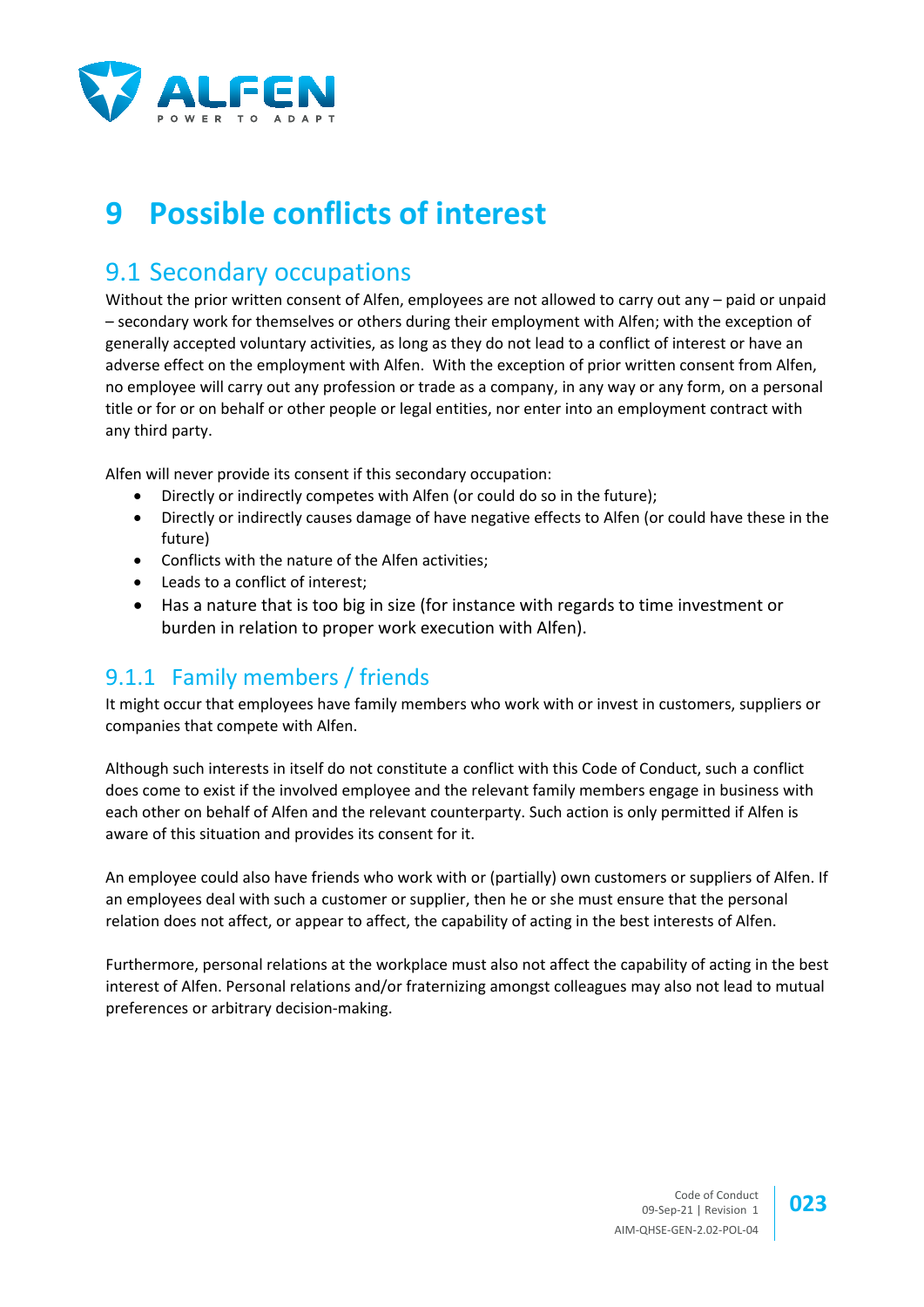

## 9.2 Gifts, meals and entertainment

Employees may not accept any gifts, meals, entertainment or any other favor from customers or suppliers if this would impede their ability to take professional decisions in the best interest of Alfen. Gifts, meals and entertainments received from customers and suppliers must have a professional value for Alfen and must be reasonable and fitting in the context of the relevant circumstances.

The most important rules with regards to gifts, meals and entertainment are:

- Do not accept gifts in the form of cash money, or its equivalent such as gift vouchers;
- Do not ask for gifts and/or favorable conditions (for personal ends) from a customer or supplier;
- Do not accept excessive gifts. Examples of acceptable gifts include promotion material, a bottle of wine or a small gift basket during the holiday season;
- Do not accept gifts from a customer or supplier in return for doing something or promising to do something;
- Do not accept or negotiate favorable conditions for services or deliveries for personal ends;
- Gifts or discounts offered to a large group of employees as part of an agreement between Alfen and a customer or supplier may be accepted and used as determined by the customer or supplier;
- Gifts with a symbolic value as a token of appreciation of a professional relation may be accepted;
- Do not ask a supplier or customer to provide for meals or entertainment;
- Do not accept meals or entertainment from a customer or supplier in exchange for doing something, or promising to do something;
- You may accept occasional meals and entertainment from customers and suppliers if the event is attended by the customer or the supplier himself, and if the costs incurred by it comply with local customs for business dinners and entertainment. For instance: regular business dinners or attending a local event are generally acceptable.

If returning a gift would be insulting to the individual who gave the gift, or if circumstances do not allow for returning the gift, then the employee may accept the gift, provided that he or she notifies the relevant manager of the HR Department.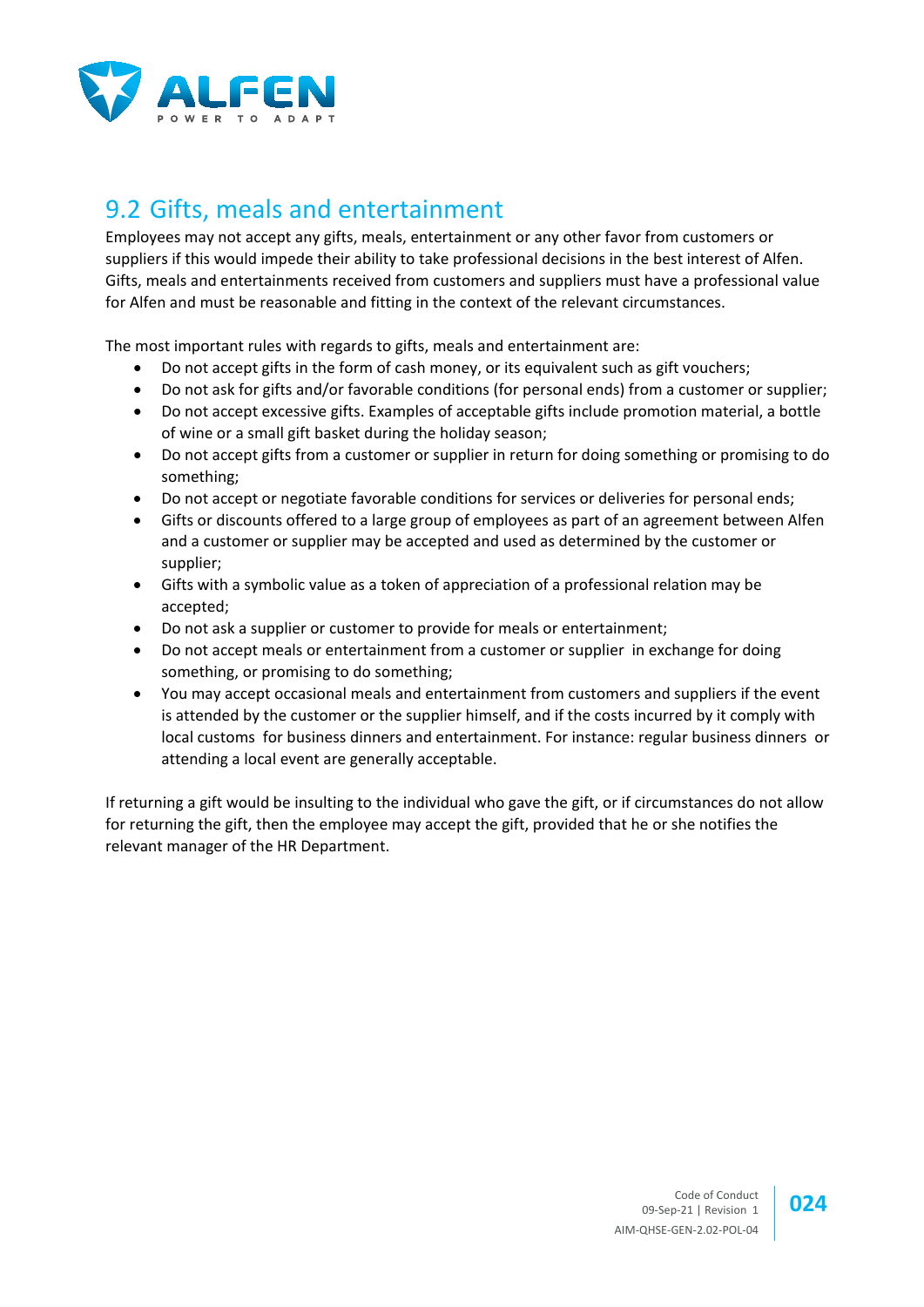

# **10 Quality, Health Safety & Environment**

The following health and safety objectives have been defined in line with the requirements of the Alfen QHSE policy:

- To be a sustainable company without unacceptable deviations;
- To have healthy employees who are employed on a long term basis and whose health risks are monitored;
- To prevent unacceptable risks to human health and the environment that may result from our activities.

In addition, the following quality objectives have been defined in line with the requirements of the Alfen QHSE policy:

- First Time Right, every time
	- o To assure deliverables are designed, purchased, manufactured, constructed, installed and pre-commissioned to comply with, as a minimum, all requirements defined in the contract and referenced national codes, standards and operability requirements;
	- $\circ$  Provide early identification of process and/or system failures and hardware nonconformances by implementation of systematic inspection, audit activities and early follow up actions which will be resolved through an approved disposition route covering all aspects of the work, to minimize schedule impacts and delays and to assist in the safe completion of all activities;
	- $\circ$  Provide all relevant (as built) documentation that confirm compliance of the work with (project) requirements and is sufficiently detailed and formatted.

Alfen is constantly looking for opportunities to conduct its activities in a way which reduces energy consumption and CO<sub>2</sub> as well as environmentally friendly, hereby striving for continuous improvement therein.

It is therefore expected from everyone working with Alfen that:

- The Alfen policies (QHSE, Drug & Alcohol, code of conduct) are known and understood and adhered to,
- Relevant (Project) Plans, Procedures and Instructions are known and understood and adhered to,
- He/ She will execute his/ her activities as per the Alfen Code of Conduct and in a safe manner utilizing best practices and industry standards,
- He/ She is accountable for his/ her own actions and omissions and is aware that his/ her actions or omissions might jeopardize the health and safety of his/ her colleagues and/ or himself/ herself,
- It is understood that Quality, Health, Safety and the environment (QHSE) is everyone's responsibility,
- He/ She is empowered to stop any unsafe act and report any unsafe condition and address colleagues about this whenever the need arises,
- He/ She comes forward with any suggestions/ ideas to improve QHSE performance,

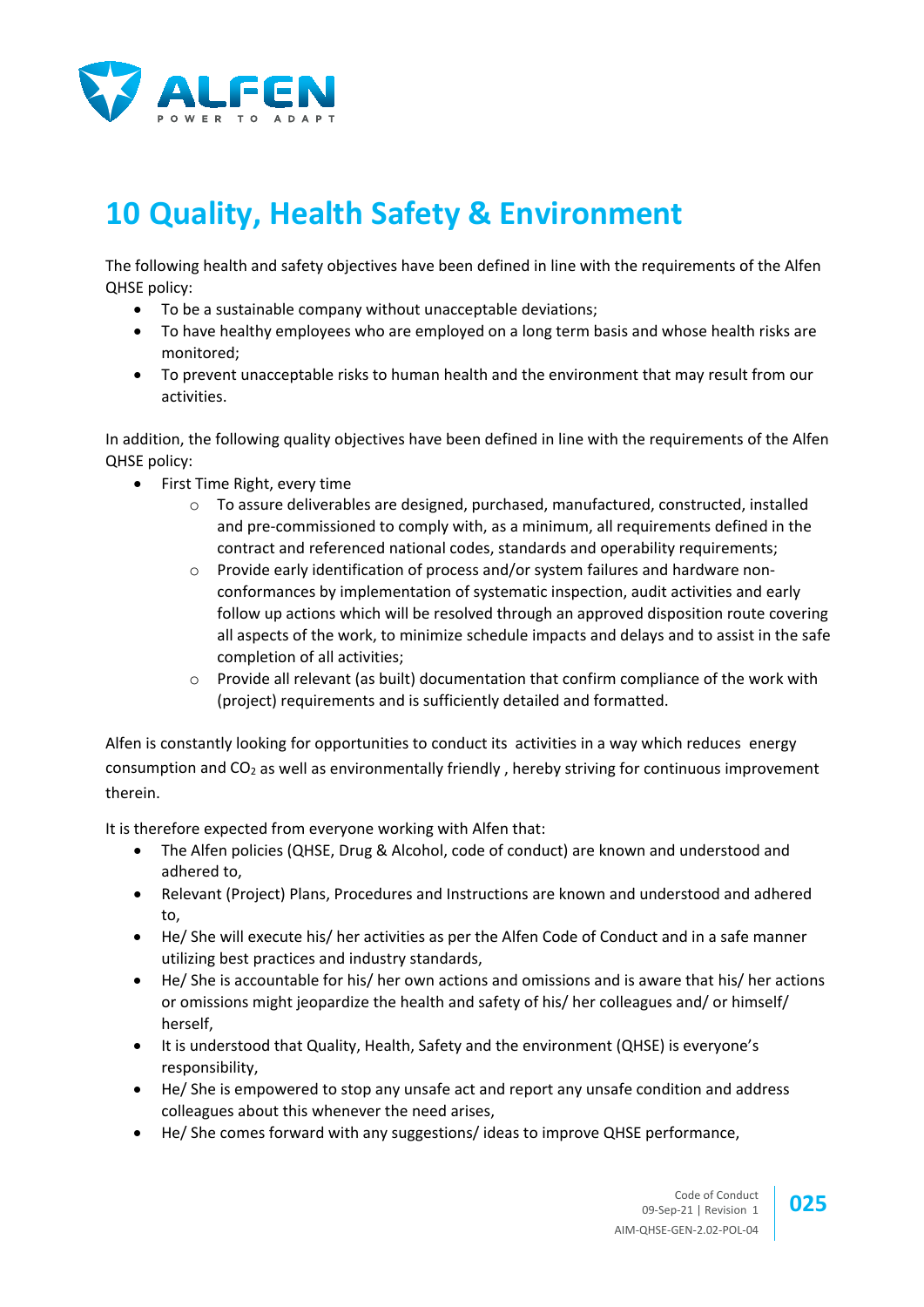

- He/ She will use Personal Protective Equipment when instructed,
- He/ She has a good understanding of the hazards and risks involved in his/ her work activities,

From Alfen as employer one can expect that protecting the health and safety of our employees is one of the top priorities within Alfen. Everyone is responsible for promoting all efforts taken by Alfen to carry out its operations in a safe way. Responsibility for our employees means that the most optimal measures must be taken to prevent incidents.

Reference: [\[104\].](#page-8-8)

#### 10.1.1 Smoking policy

Smoking is only permitted in the designated areas/spaces and must be limited to the regular breaks. In these specially designated areas/space, employees must use the facilities provided. Causing nuisance to others by smoking is not allowed.

Reference: [\[105\].](#page-8-6)

#### 10.1.2Drugs and Alcohol

Using, being under the influence of, or possessing alcohol and/or soft or hard drugs or other substances with similar effects is not permitted in all locations, during work hours, rest hours and while traveling from and to the workplace. Alfen will strictly scrutinize this policy and take disciplinary action if a violation is detected (which might lead to termination of employment).

Should a suspicion arise that an employee is under the influence of alcohol and/or drugs, Alfen may request the employee to take a test. Alfen reserves the right to remove a employee who is or is suspected to be under the influence from the workplace or work location for safety reasons.

If an employee uses medication that influences his or her behavior or responsiveness, or of which he/she could, by reasonable standards, suspect that it could have such effects, then the employee must report this to the HR Department and his/her direct manager.

Reference: [\[109\].](#page-8-9)

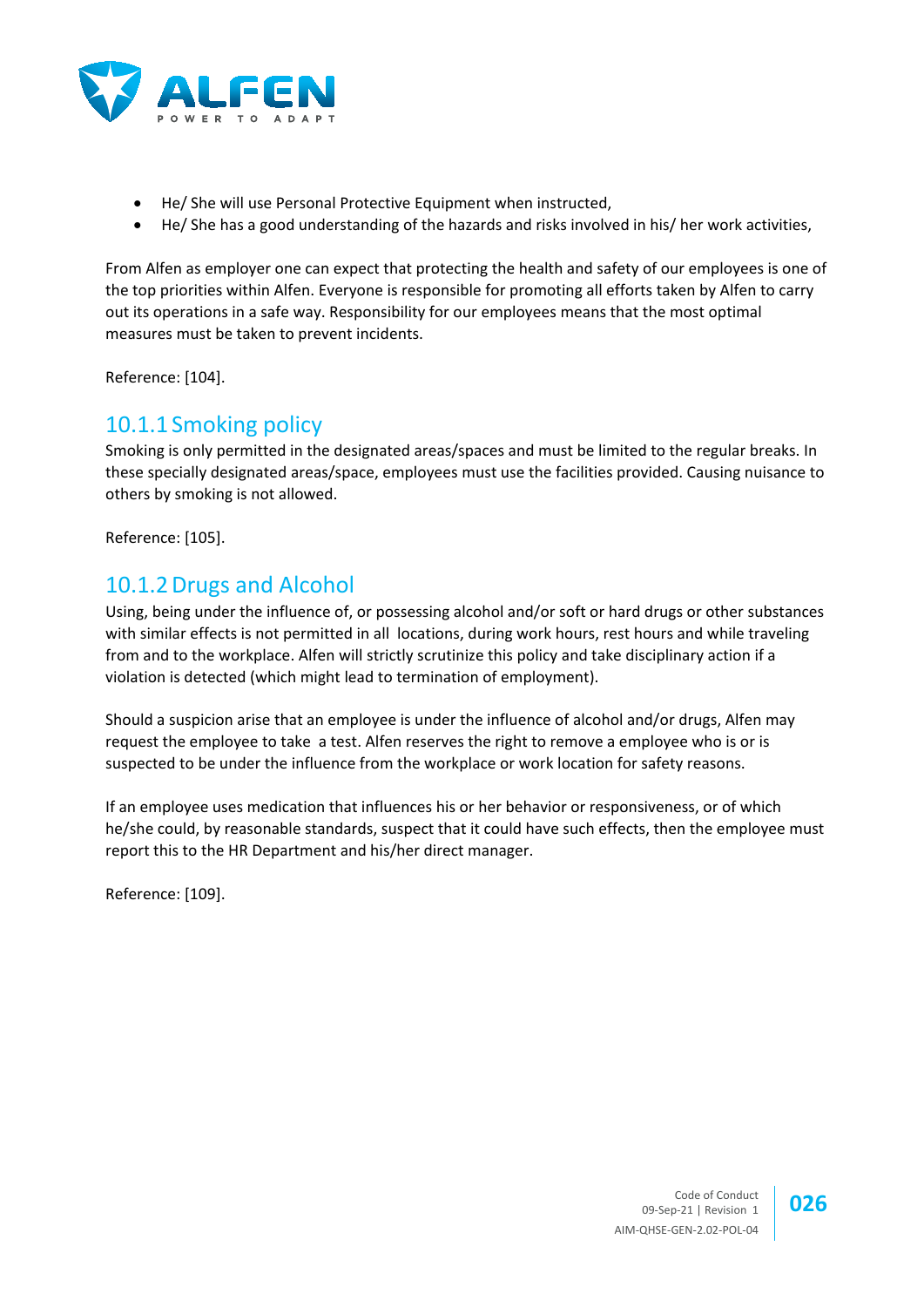

# **11 Implementation and compliance audits**

This Code of Conduct describes general rules within Alfen. More specific behavioral rules may be defined in documents such as employment contracts for employees or regulations or agreements with customers. Should any discrepancy exist between these general rules and more specific rules, then the latter prevails. This Code of Conduct applies generally and worldwide. Within various jurisdictions, various specific regulations may apply.